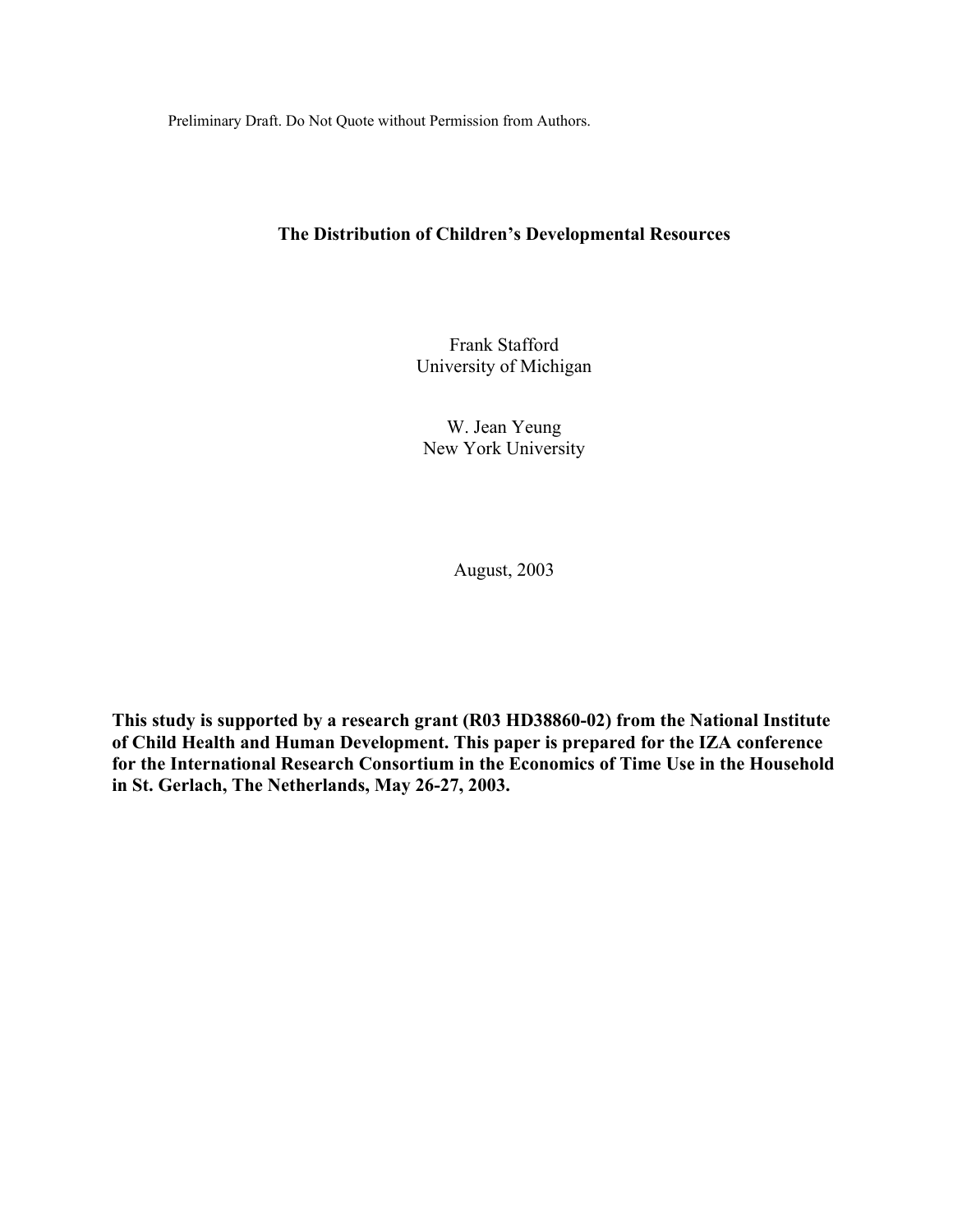#### **Abstract**

This paper examines the distribution of children's developmental resources through children's time diaries and other selected measures from the 1997 Child Development Supplement (CDS) to the Panel Study of Income Dynamics (PSID). We examine the extent to which parental beliefs, particularly when shared, influence developmental resources, notably time and social capital, devoted to the development of young children. Our analysis relies on the idea of parents' shared beliefs about the common or family public good of child development. If both agree to a high standard child development this leads to greater shared effort to enhance child well-being. If own time devoted to childcare is enjoyed by each parent, there is a double payoff to child care time. First, there is the value to the collective good of child well-being. Second, there is the value to each partner from the level of intrinsic satisfaction from child care or what has been referred to as 'process benefits' in the theory of time allocation or 'warm glow' in the theory of privately provided public goods. Yet another public good from shared childcare is marriage capital which may facilitate agreement over allocation of resources to produce both the public good of childcare and other family and individual goods – such as each spouse's career and a balance of resources to other pursuits and goods and services.

We simplify the empirical implementation by emphasizing the production side of the equation. The development of young children is presumed to have limited substitution opportunities. Specifically, suppose the time of just one parent is far less effective than a balanced amount from each. In a parallel way, joint parental time without companion physical resources and nutrition and preschool or social capital is far less effective than a balance between family care time and the inputs to children arising from greater social capital. We provide an initial exploration of the extent to which couples use weekends as an opportunity for developmental time to children. While this may not be a method for couples to jointly and simultaneously spend time with children, since the mother may be the primary provider during the weekdays, it can provide some simultaneous parental time as well as raising the total child care time of the father. Fathers with high human capital also spend selectively more time with children in achievement-related activities, particularly on weekends. Couples who rate child development highly seek out better schools and neighborhoods with greater social capital for child well-being. As a result, these out-of family resources do not lead to a major reduction in the dispersion of early resources and in fact may be part of the pattern of wide dispersion in developmental inputs to children. Such a finding is consistent with research on Swedish families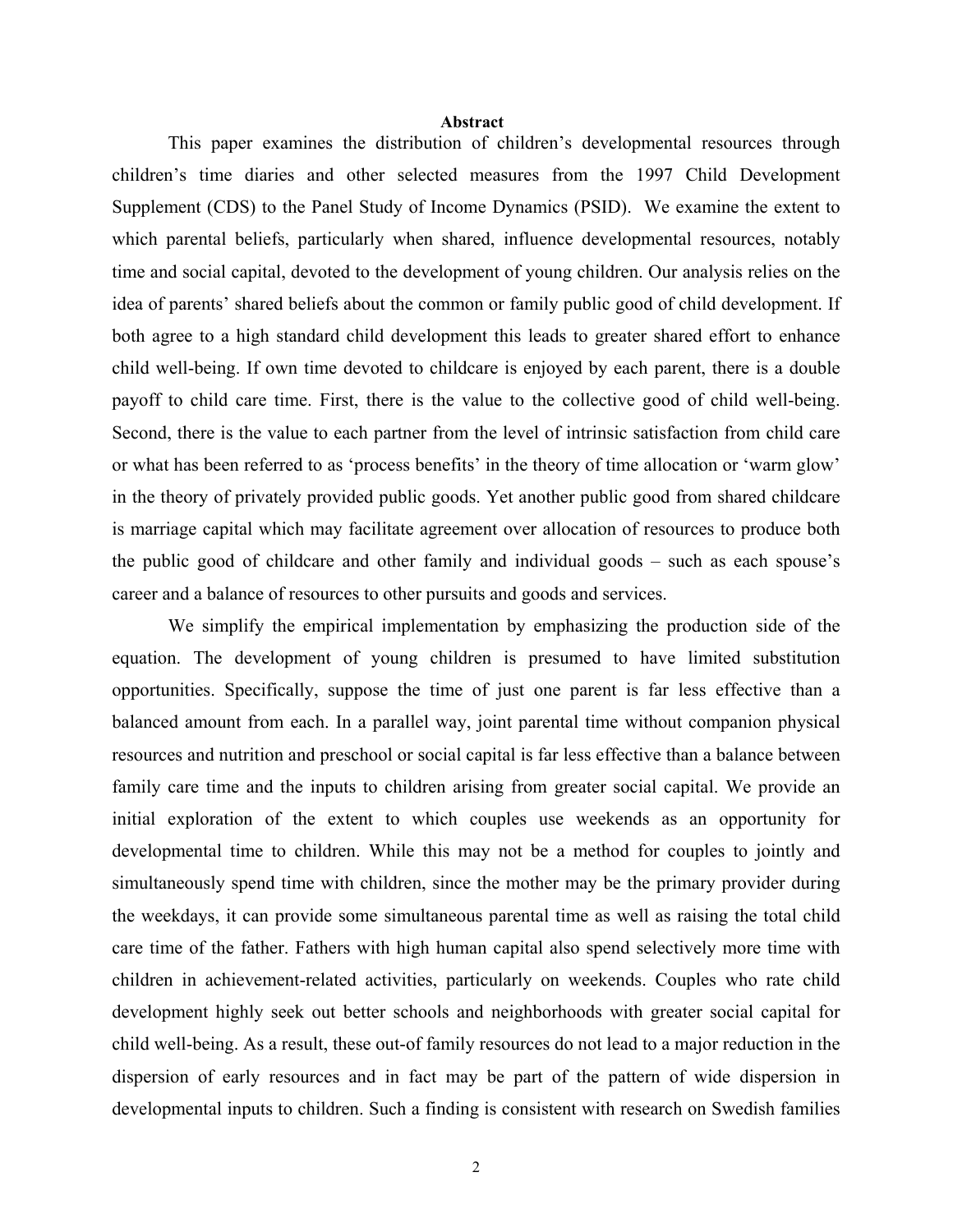(Hallberg and Klevmarken, 2002), which shows that out-of-home child care is not simply a substitute for within family resources to young children. As a result, the long-standing debate initiated by Coleman (1966) about whether it is schools or families which contribute to differences in resources to young children is answered as "both do."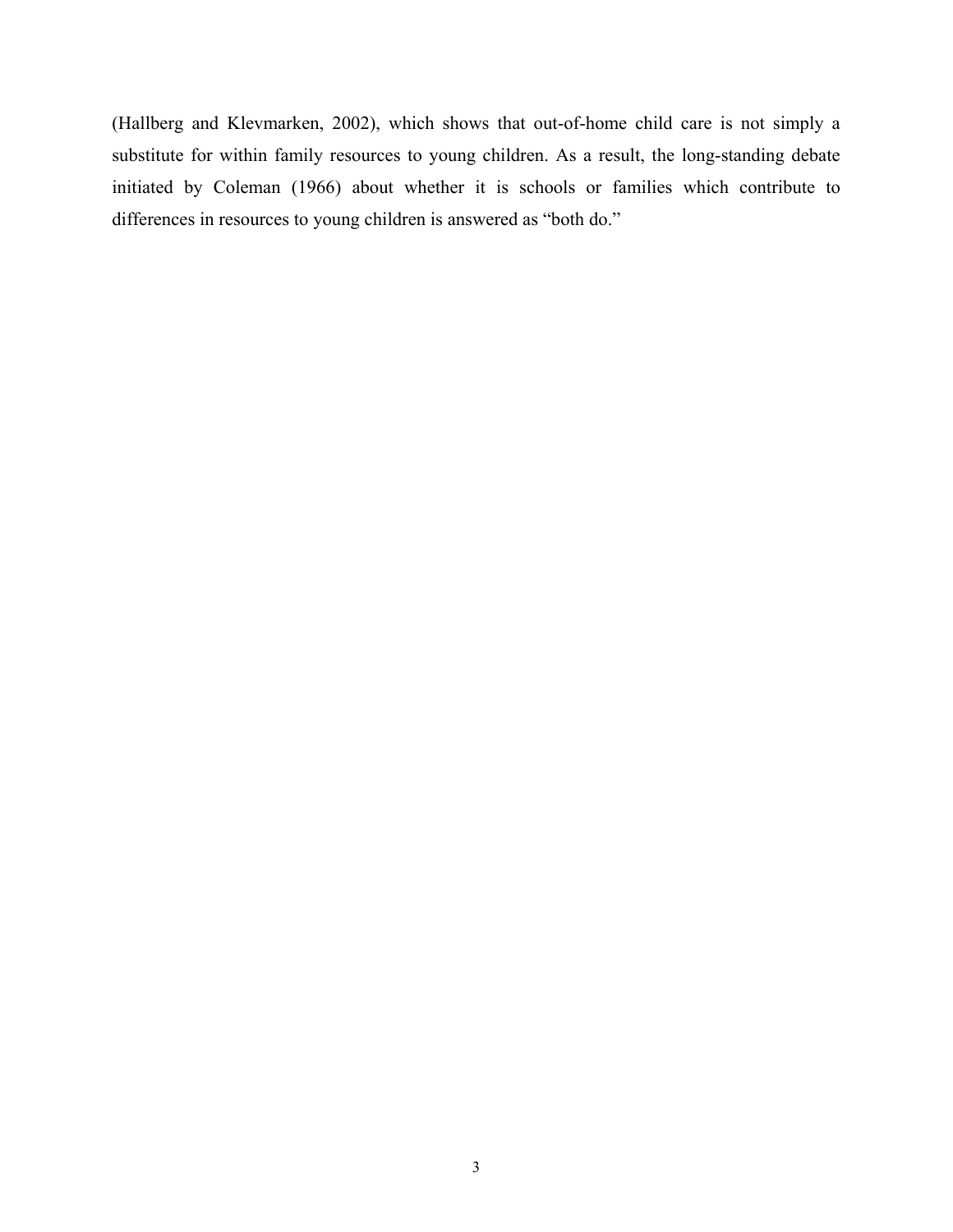#### **Introduction and Overview**

 This paper examines the intra-family resource allocation decision of couples with differing levels of shared belief in the importance of devoting resources to the development of their young children. Concerns over the quantity and quality of time children spend with parents have been raised by policy makers and family scholars alike (Hewlett, 1991; Schor, 1991; Hochschild, 1987, 1989) as a growing number of children are now raised in dual-earner families (Casper & Bianchi, 2002). Recent time-use studies have shown that these concerns may have been overstated for the U.S. (Jacobs & Gerson, 2001; Robinson and Godbey, 1999) and for other countries as well (Klevmarken and Stafford, 1999). When the reduction in number of children per family over time is taken into account, mother's time on per-child basis has not reduced but slightly increased (Bianchi, 2000; Bryant and Zick, 1996). Moreover, on average, fathers appear to have now spent more time with children on per child basis (Bianchi, 2000; Sandberg and Hofferth, 2001; Pleck, 1997; Yeung, Sandberg, Davis-Kean and Hofferth, 2001).

While the process of intra-family allocation of resources to children and the average level of resources may have changed over time, the dispersion about that average is of interest and more difficult to measure, since inputs from multiple domains are involved. Family resources to children are likely to be more unequal nowadays as studies show an increasing inequality of family income and wealth in the last several decades (e.g.Danziger and Gottschalk, 1994; McLanahan and Caper, 1995; Wolff, 2001). Our data allow the measure of dispersion in a set of resources at a single time point (1997) in a given country (U.S.), and future work will be needed to re-measure the dispersion to observe any change in dispersion.

 With similar and strong preferences for child development, parental care of children is expected to be the basis for a family-specific public good which will increase marital satisfaction and enhance the stability of the marriage through time (Hill, 1988). In addition, if child development is augmented by other inputs such as material resources in the home and educational services of out-of-home care providers (Klevmarken and Stafford, 1999), these need to be included to attain a comprehensive picture of child inputs. These other material resources are difficult to assign to specific children and are given much less emphasis included in this paper since our focus is on time of each parent individually and jointly, and on social capital. Essentially, parental resources and preferences give rise to a demand for child development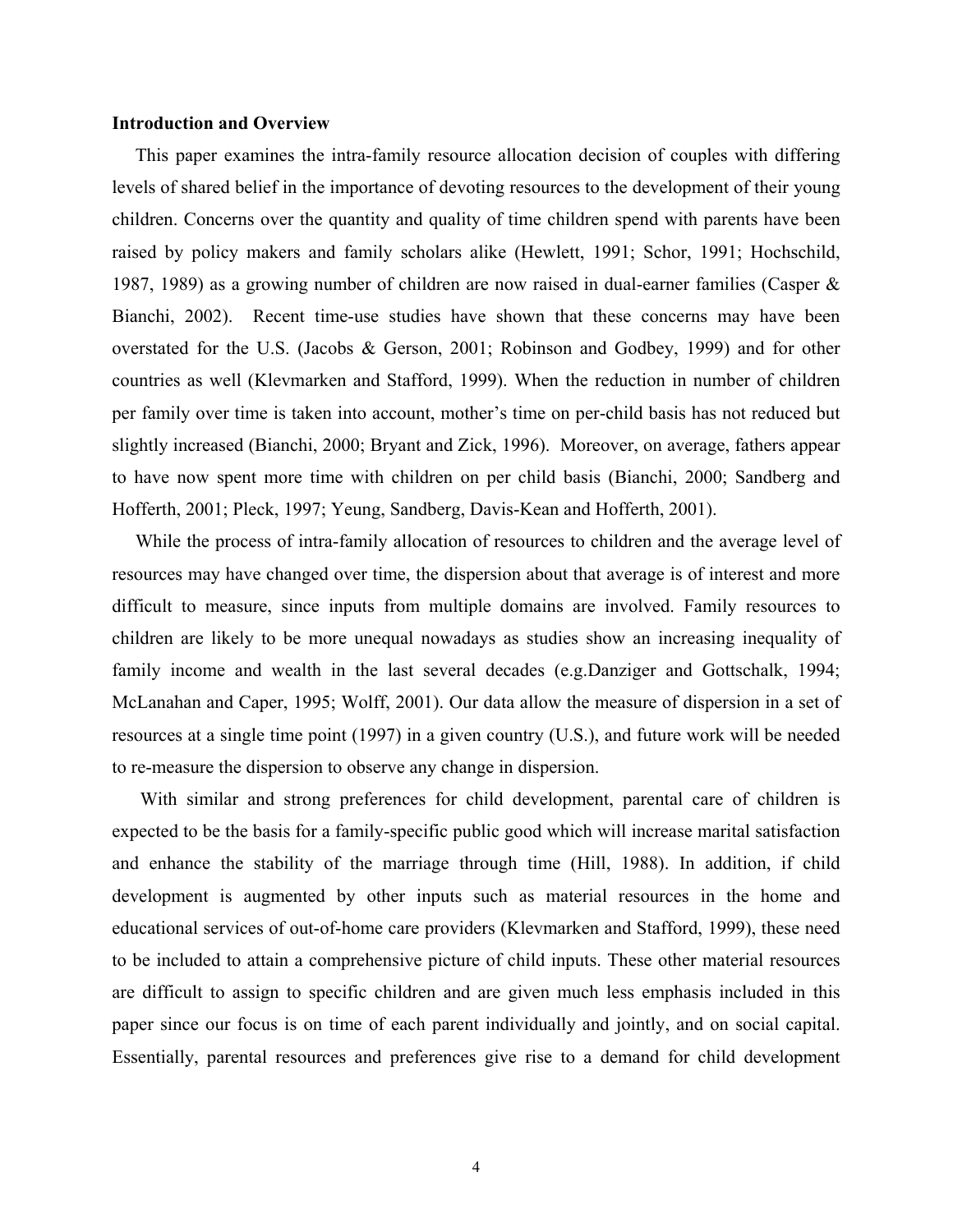levels of their children and greater levels of all inputs are used to create a better developmental outcome.

 On the 'production' or 'supply' side, the assumption is that there are substantial limits to parents' ability to substitute across different modes in producing higher levels of overall development of young children. As a result, when couples agree on achieving a high level of child development they will likely increase all inputs which directly benefit the child – time of each parent individually, time of the parents jointly and simultaneously caring for the child, material resources within the home, choice of higher levels of out of home schooling (via private providers or better public schools via 'purchase' of better community schools through the real estate market).

We do not directly examine two types of trade-offs parents make in considering time allocation: (1) tradeoffs between investing time in children and in parents themselves (child/parent trade-offs), and (2) that between investing in the market career of the father and that of the mother (parent/parent tradeoffs) (Mincer and Polachek, 1974). These intra-family allocation issues are very complex to model and we instead choose a more production based approach, allowing for the demand side to be shaped by shared preferences and resource indicators, such as sharing in the disciplining of children, agreeing about how the children are to be raised, and the importance of an active father figure.

#### **I. Theoretical Perspectives on Developmental Resources**

#### **A. The Production Side**

In the economics of the family (Becker 1974, 1981; Willis, 1973) the distinction has been made between the number of children a couple may want, and the skills, knowledge, and socialization, called quality or developmental level, which parents wish their children to attain. Using this distinction provides an explanation of why rich parents do not necessarily want to have fewer children than do less well-to-do parents. They rather prefer children with more "quality". Thus, in this model both the quantity and the quality of children contribute to the satisfaction of the parents. However, if quality is more income elastic than quantity, the interaction between quality and quantity can lead to an apparent negative income elasticity of demand for quantity. Utility is also a function of non-child related consumption. Parents are assumed to make a choice between the number of children and the resources they want to allocate to the children and other non-child related consumption so as to maximize their joint utility subject to an inter-temporal budget constraint and a time constraint.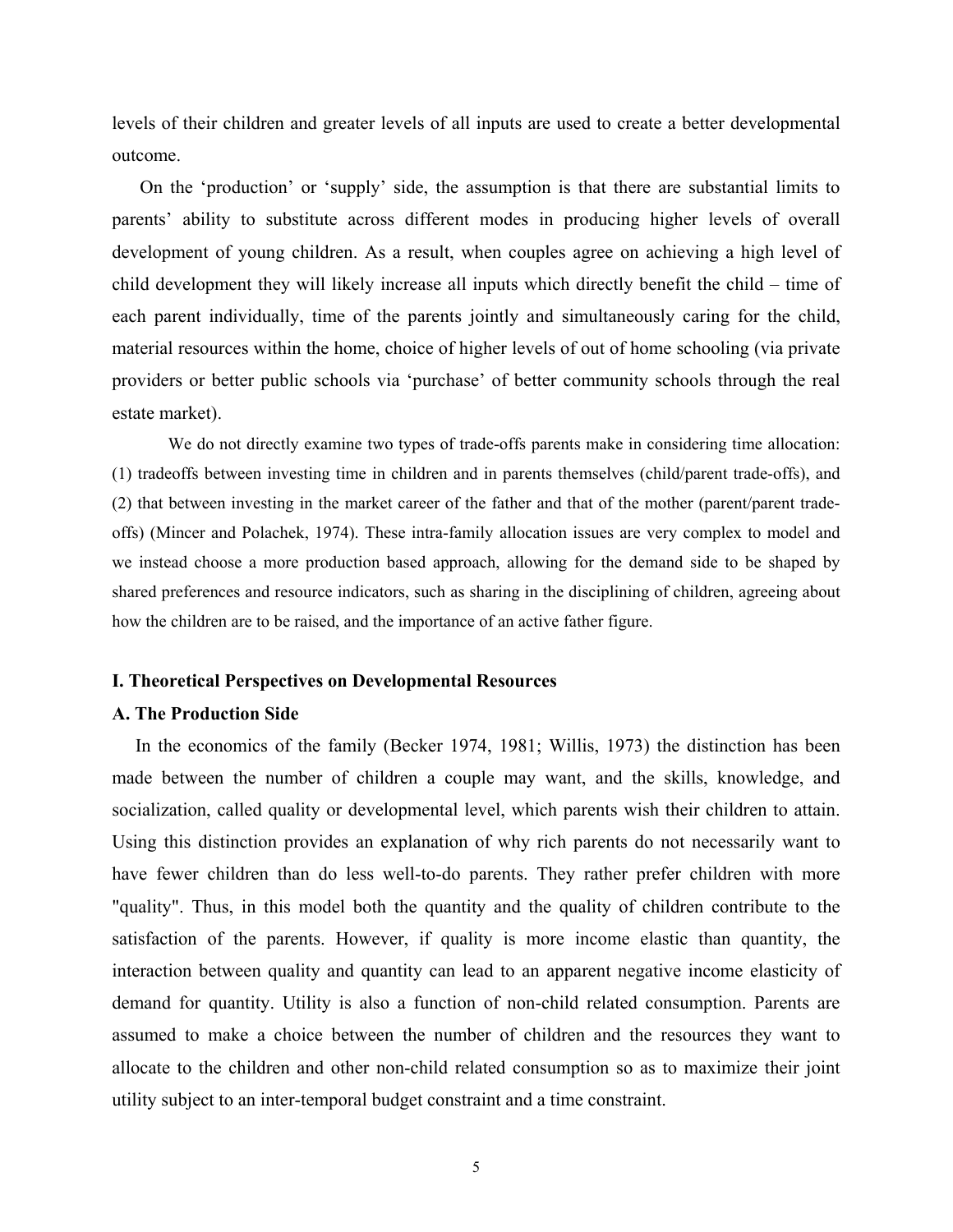Here we consider the process by which child development occurs in a highly stylized 'production' setting. The main idea is that parent's own time, on the one hand, and externally purchased goods and services, on the other, are, beyond some limited range, more likely to be complementary rather than substitutable. In addition, the time of both parents may be complementary – so two hours of one parent's time may not be as effective as one hour of time from each. These factors lead child development, especially of young children, to be time intensive and in two-parent households more effectively produced by a balanced time input from each parent rather than one parent being the primary and nearly sole caregiver. In addition, the developmental outcomes of the child are a family public good, which both parents may value in differing degrees. We assume that those who care most about this family public good are most likely to match up in marriage and that such marriages will tend to be more stable, with singleparent arrangements often reflecting lack of agreement of the biological parents about staying together to provide developmental resources.

If parents' efforts to bring up their children is solely motivated by the joy and satisfaction they obtain by doing it independent of the result, then what we would normally call time inputs to investments in children may be only consumption **or** produce **both** consumption and investment as outcomes. That parents derive satisfaction from childcare per se (as distinct from the added routine housework) gives rise to the application of impurely altruistic or 'warm-glow' aspects (Andreoni, 1990) to the resources provided by each partner caring for children.

 A major research challenge is to measure the relevant inputs and their role in producing cognitive and social skills of young children. In this paper we look primarily at parental time in developmental activities,  $h_c$ , activities described and coded in the time diaries as play and companionship activities, achievement-related, and ones thought to enhance a child's social skills and physical development. The family has a utility function

# (1)  $U = U(N, K_1, Z)$

where N is the number of children,  $K_1$  is child quality or home input received by each child. (Here we ignore inter-child differences and the detail of which parent's time.) All other goods are represented as Z. To simplify we assume  $K_1$  and Z are produced according to the following linearly homogeneous 'household' production functions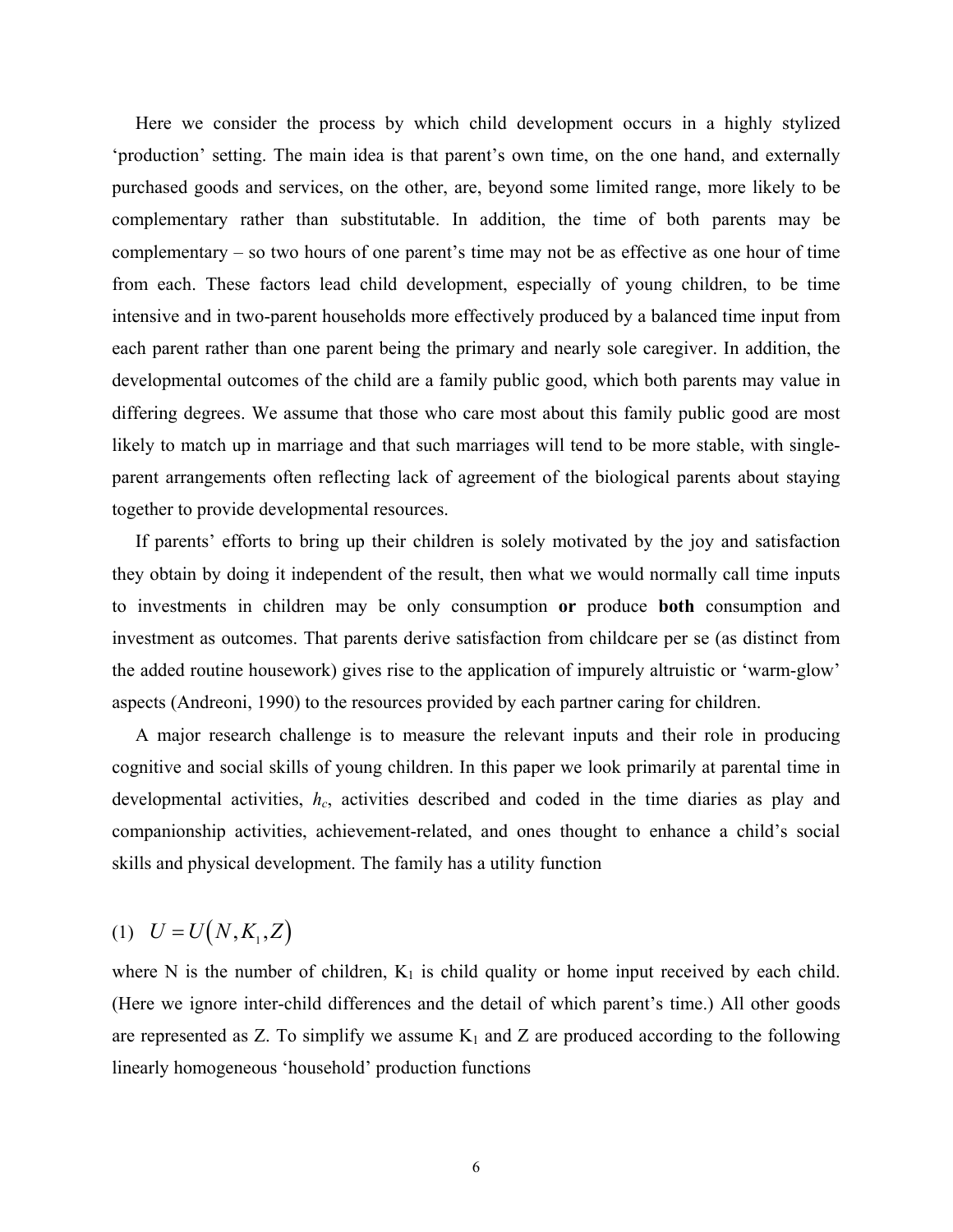$$
(2) \quad C = C(h_c, M_c)
$$

$$
(3) \quad Z = Z(h_z, M_z)
$$

where  $C = NQ$  and  $h_i$  and  $M_i$  ( $i = C,Z$ ) are, respectively, vectors of time and goods allocated to children and other pursuits. In the framework one can modify the process by adding childcare time as an argument in utility in (1). Here we develop expressions for the parents' combined allocation of time to childcare ignoring such process benefits. Specifically, it can be shown that the compensated wage elasticity of childcare time can be expressed as:

$$
(4) \left\| \frac{\partial_{hc}}{\partial_{w}} \cdot \frac{w}{h_{c}} \right\|_{F} \equiv \varepsilon = -(1 - \alpha_{c}) \gamma_{c} + (1 - k) \sigma (\alpha_{z} - \alpha_{c})
$$

where  $\alpha_c = wh_c/\Pi_cC$  is the time intensity parameter for the production of  $C = NQ$  ( $\alpha_Z$ )

is analogously defined for the production of Z);  $\gamma_c$  is the elasticity of substitution between  $h_c$  and M<sub>c</sub> in the production of C, k is the share of the full budget (F) going to child care and  $\sigma$  is elasticity of substitution in consumption between C and Z. The algebraic sign of the second term on the right hand side of (4) depends on the difference in time intensity parameters in the production of C and Z. It seems very plausible that, particularly in the preschool years, the time intensity of childcare exceeds that of other home activities, and  $\alpha_C > \alpha_Z$ . An increase in market wage of the parent raises the marginal cost of both C and Z, but raises it relatively more for the more time intensive commodity. For  $\sigma > 0$  this will lead to a substitution away from C.

The explanation for greater time in child care for more educated parents rests on the underlying income elasticity for C. Further, as distinct from other household activities, the production of child care probably exhibits a very low elasticity of substitution between goods and time  $(\gamma_c)$  and accounts for a large fraction of the family's full budget. For these reasons childcare time can be greater for those with higher wage potential despite the higher time cost and can be much greater per child. In addition, if educated, high wage parents match up in marriage to achieve mutual warm glow benefits from child care, there may be, across families, a resulting high level of dispersion in resources to early development of young children.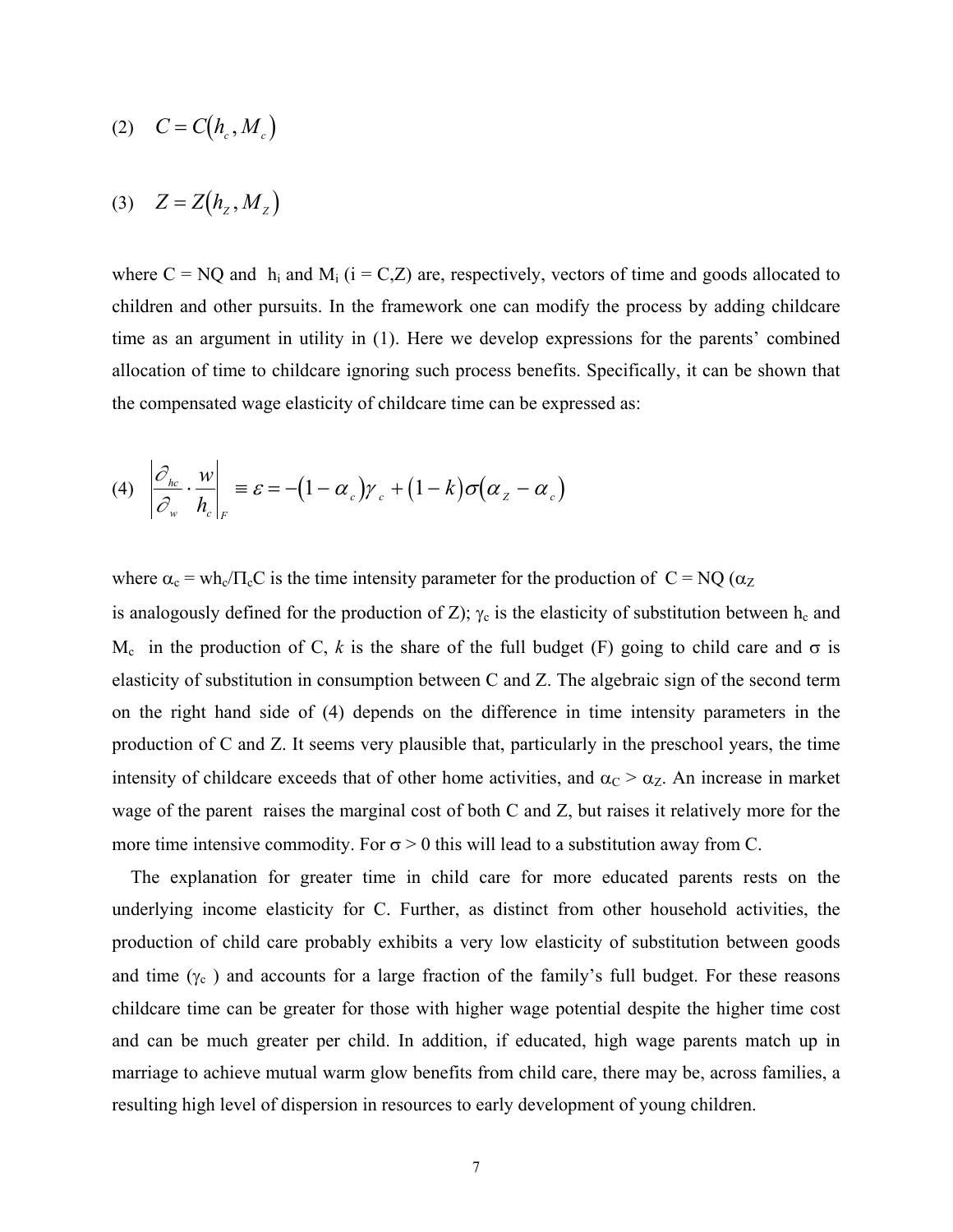#### **B. Joint Time Investments in Two-Parent Families**

 Time investments at home are predominantly, but not exclusively, by parents, who decrease their market and leisure time to care for their children. A few studies have pointed out that in addition to income forgone while a parent is at home taking care of children, there is a career shadow price of the forgone opportunity to invest in own human capital and build up future earnings. Possibly social capital, defined as resources that "inhere in family relations and in community organization and that are useful for the cognitive or social development of a child or young person" (Coleman, 1990: 300), notably including values and preferences of children, is greater for more affluent families – and social capital may not involve much added short-run time cost. As in the warm glow public goods approach, time inputs to children may be valued per se and may be a shared time use that defines a marriage. We wish to distinguish between different kinds of time inputs. Child development time is distinct from core housework, which is normally greater with young children in the home. One is the direct care of a child, an activity in which the child (children) is the primary target, such as feeding a child, dressing a child, reading to a child or helping out with homework which is distinct from added time doing laundry. Also, parents and school-based caregivers may provide unequal amounts of time to siblings. One apparent motivation is a type of intra-school or intra-family equity (Gustafsson and Stafford, 1997).

To summarize, we assume that much of the simple one-parent model above applies, but that, in addition, there is a sorting and matching process leading to parental pairs of individuals who are similar in their rating of the importance of child development. Moreover childcare may be a source of match-specific enjoyment that solidifies the marriage. In this vein, when such a matching is not the case, we might have either a less stable relationship for the parents and a single-parent outcome, or a situation where one parent has the primary responsibility for child development (possibly motivated by warm-glow feelings) and the other is either a free rider or compensates the partner in some other domains. To simplify, for dual-parent situations, there are four cases – both parents care a great deal about their own time to child development, one does and the other doesn't, and both rate child development as less central. In addition, there is some need to bring in resource constraints and full income elasticities to allow for different resource levels. The role of such full or potential income is difficult empirically since a parent may reduce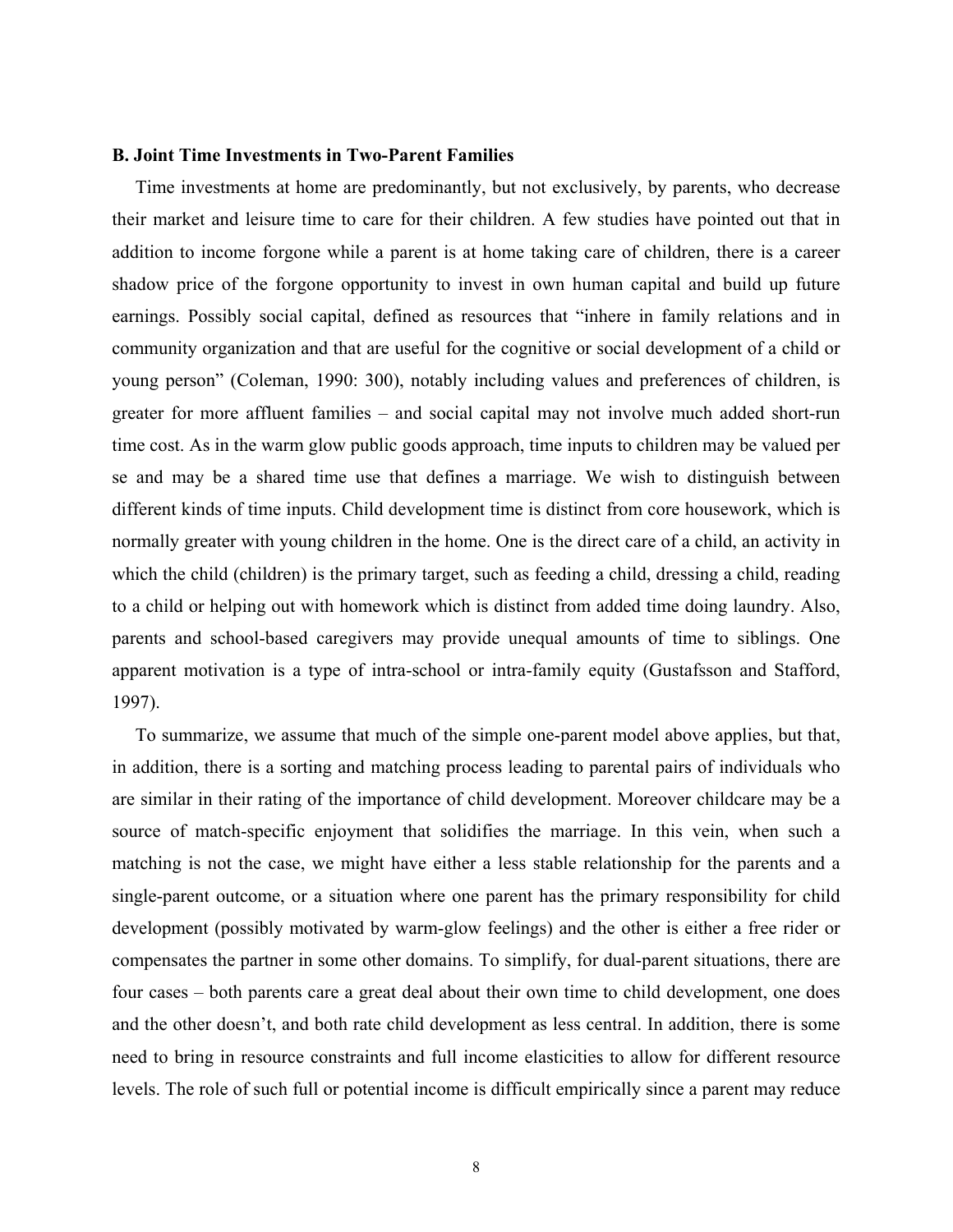their earnings and longer run earning potential to aid in their child's early investments (Gustafsson and Stafford, 2000). As a practical matter, we rely on indicators of resources such as education, but these may also reflect preferences for child development.

Several perspectives are offered to explain the process of domestic labor time allocation by sociologists. The first of these is based on the social exchange theory, which, as in some economic models, has the basic idea that the partner who has more resources (usually measured by labor earnings) exchanges resources with services of domestic labor. This perspective assumes that domestic labor is viewed as undesirable by both men and women and that they are motivated to buy out their share of it with resources they own (Goldscheider & Waite, 1991; Brines, 1993). Parents' command over resources determines the power relation between spouses and affects the household division of labor (Farkas, 1976; Coverman, 1985; Kamo, 1988). As women's financial contribution to the family increases, their bargaining power for less domestic responsibilities increases and men's share of domestic tasks increases. Empirical results show that wife's wages tend to increase her relative power in the relationship, thus inducing a more equal division of domestic labor and child-care responsibilities between the partners (Goldscheider & Waite, 1991). Since men usually contribute substantially more to total family income than women, women tend to perform more domestic labor than men, but child care needs to be distinguished from routine housework, since a rich family can have housework hired out to be done by a 'third party' - the Z good in equation (3) above as distinct from  $h_c$  in equation (2). But much of this discussion centers on what is termed core housework (Bianchi, Milkie, Sayer and Robinson, 2002). Childcare is seen as an intrinsically valuable activity (Hallberg and Klevmarken, 2002) and gender roles shaped by opportunity cost of the partners may be much less important. Instead partners may bargain(Lundberg and Pollack, 1997) for the opportunity to care for the children – as distinct from the child-induced, routine housework, such as laundry and cleaning, which they bargain to avoid.

 The second perspective from sociology, developed to explain why the relative earnings of the partners alone cannot explain men and women's division of labor in the household is based on gender ideology (West and Zimmerman, 1987; South and Spitze, 1994; Robinson and Milkie, 1998). This perspective argues that the performance of housework or childcare symbolizes the gender relations within a household. That is, women's performance of housework and childcare is not simply an exchange for men's financial contribution but a display of their femininity.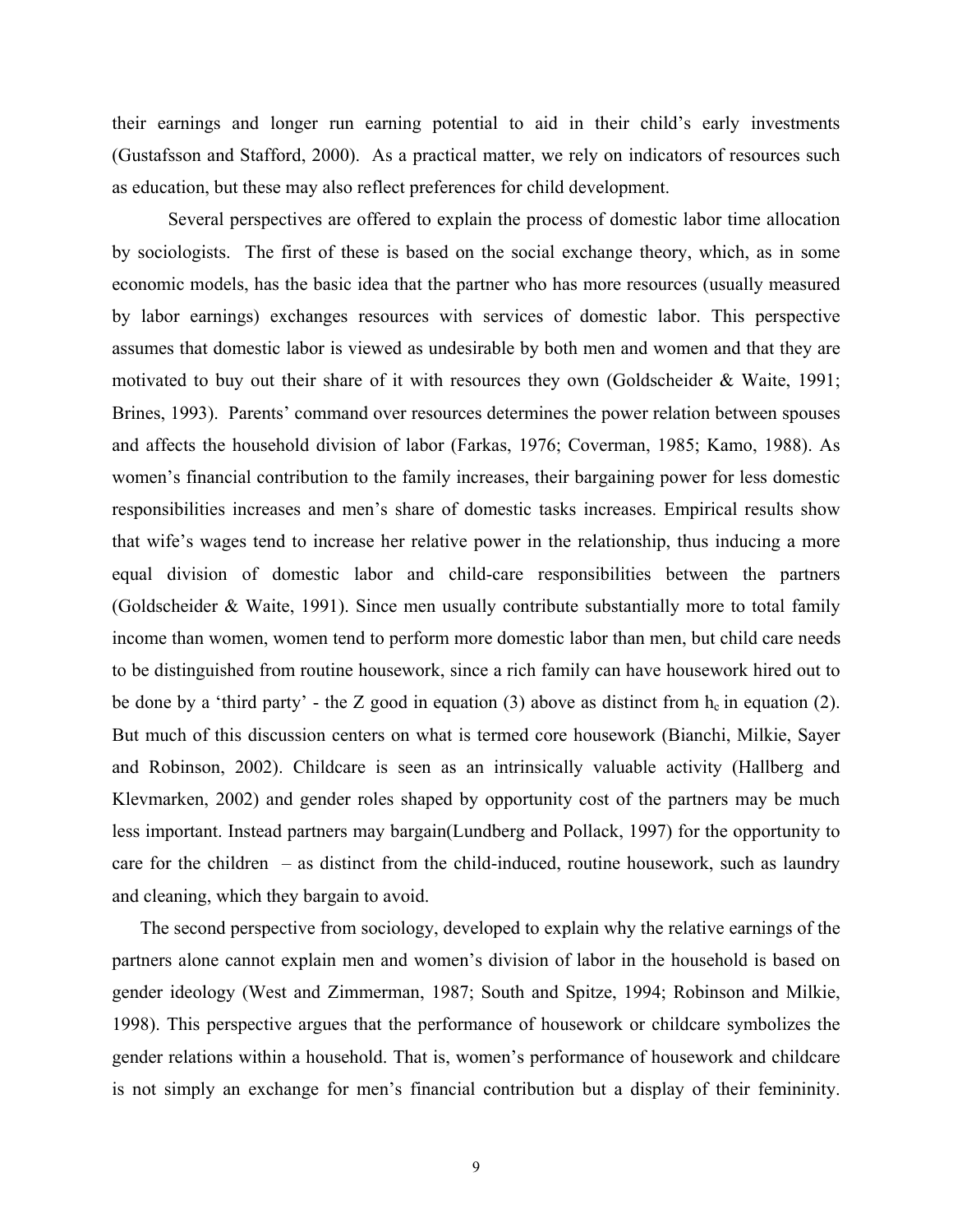Similarly, men express their "masculinity" by their lack of participation in domestic tasks. In West and Zimmerman's term, men and women are "doing gender" through their allocation of time to domestic and labor market work. Here, too, one needs to distinguish childcare from routine housework or routine housework arising from young children in the family.

 An egalitarian gender-role orientation of the partners affects the levels and forms of child investment by the mother and the father. Parents with a more egalitarian relationship tend to have a more equal level of involvement in children's lives than those who hold a more traditional gender ideology. Parents' educational attainment is often used as a proxy for their gender role orientation. One study, based on time diary data from the U.S. in the mid-1970's appears to support the division of labor hypothesis quite strongly. Lower own wage and higher spousal wage both predict greater own time in routine housework. Yet when the variable, 'is spouse male' is added to the equation, the wage effects become insignificant (Hill and Juster, 1985), suggesting that housework roles, at least then, were greatly shaped by gender. In our prior work based on U. S. data (CDS), we found that highly educated fathers had greater involvement in direct childcare, particularly on weekends (Yeung and Stafford, 2002). Whether the gender ideology or warm-glow public good approach is a better interpretation is less obvious.

Base on theoretical perspectives discussed above, we examine how the level of parental investment in children's development, in the form of time, social capital, and other materials and resources is affected by their shared beliefs about family public good of child development and their socioeconomic characteristics. In the next section, we discuss the data source, measures, and results of our analyses.

### **III. Time Allocation Patterns**

## **A. The Measures**

We use data from the Panel Study of Income Dynamics (PSID), which has collected annual data on the socioeconomic characteristics of 5,000 nationally representative families since 1968. In 1997, the PSID added to the study a Child Development Supplement (CDS), which contains information about child development for a national sample of approximately 3,500 children aged 0-12 in 1997. This sample enables the comparison of children in a full range of socioeconomic circumstances. For detailed information about the study see study web site http://www.isr.umich.edu/src/child-development/home.html. Unique in this data set is the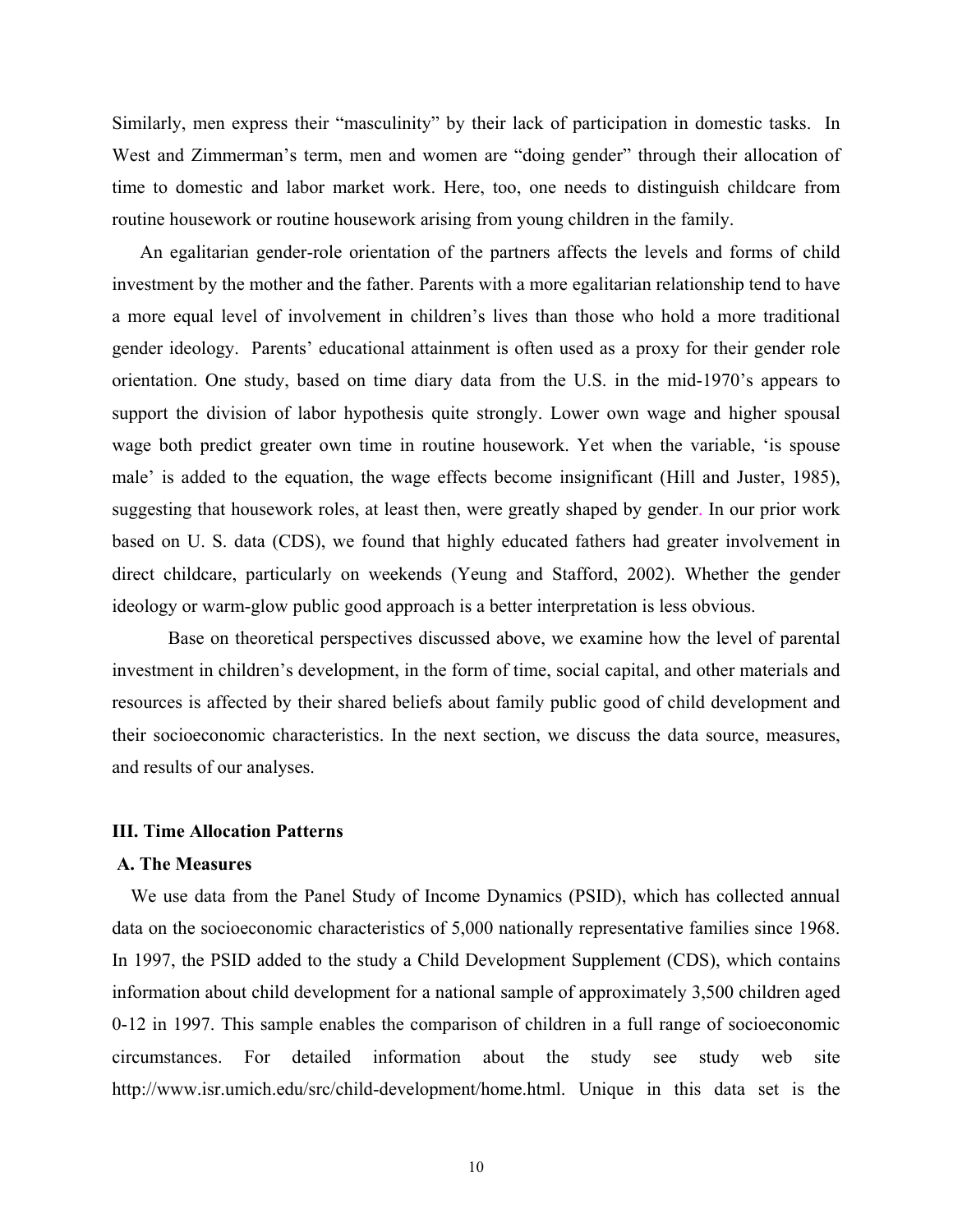children's time diaries collected in the spring and the fall of 1997. Each family was asked to complete a diary for a pre-assigned random weekday and a weekend day. The diary was designed to gather information on a child's activities over the 24 hours of the assigned day, with the day beginning and ending at 12:00 midnight. Respondents were asked to complete a time grid for activities in which the target child participated during the assigned days.

The primary caregiver of the target child, in most cases the mother, was the preferred respondent in cooperation with the target child, when possible. For the sample used in this paper, 60% of the diaries were completed by the child's mother alone, 12% were completed by the mother and the target child, 6% were completed by the child alone (all of these children were 9 years or older), 3% were completed by the mother and father together, 2% by the child's father alone, less than one percent were completed by mother, father, and the child together, only 5 diaries were completed by the father and the child together, and 12% were completed by someone else. Information on who completed the instrument is missing for approximately 4% of the diaries. It is important to bear in mind when interpreting the results that data used in this paper were reported mostly by mothers<sup>1</sup>.

For each activity reported, respondents were asked to provide information about (1) the time the activity began and ended, (2) if the child was watching TV or a video, and, if so, what the program/video the child was watching, (3) where the child was during that activity, (4) who was doing that activity directly with the child (active engagement), (5) who else was there but not directly involved in that activity (passive engagement or accessible time), and (6) what else was the child doing along with the primary activity – the secondary activity. This paper only analyzes children's primary activities but utilizes the measurement concepts of active and accessible time of parents in conjunction with a selection of time uses seen as relevant for child development. In order to obtain the most complete information possible for the target day, field interviewers contacted respondents to review the diaries. When there were gaps in the times given or when the diaries were incorrectly completed, the interviewers probed for additional information from the respondents.

Data from child-based diaries can also track this spousal allocation if the presence of parents and others is an element in each diary episode. In this way it is possible to use the data to study

<span id="page-10-0"></span><sup>&</sup>lt;sup>1</sup> We conducted robustness tests excluding diaries completed by the fathers alone or by fathers and the target child. Results prove to be robust in most cases. When discrepancies were found, differences are small.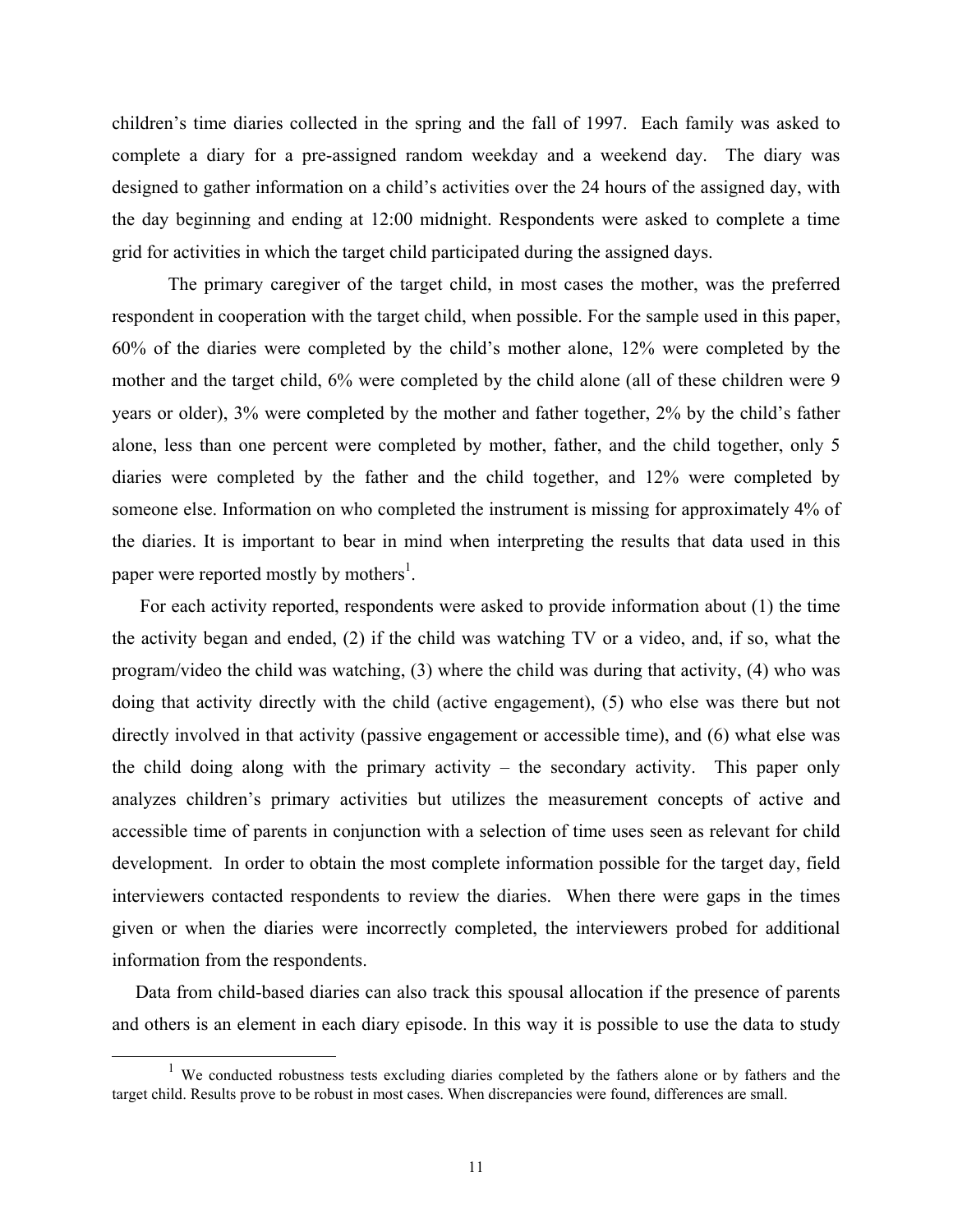care of each child by each parent individually and care by the parents jointly. The joint time of the parents may be a very good indicator of the role of childcare as a shared activity promoting benefits from the process of time allocation itself (Hallberg and Klevmarken, 2002; Juster, 1985) rather than solely the anticipated developmental outcome.

 The validity of the time-diary data has been assessed extensively in previous literature. This method is generally seen to be preferable to other methods of measuring time use in large samples. Direct observation is impractical because of its cost, while simple recall methods of assessing daily time use may be less accurate (Juster, 1985). In addition, time diaries have been found to be as accurate, and possibly more accurate, in assessing actual time use than more expensive methods with presumably high validity. The latter include "beeper" studies in which respondents are asked to record their activities at random times during the day as signaled by an electronic beeper (Robinson, 1985). More traditional "stylized" questions that ask directly of the frequency and duration of time spent in various activities are affected by the pre-defined categorization of activities and possibly by systematic over- or under- estimation on the part of respondents of their actual time use in those activities (Robinson, 1985; Stafford and Duncan, 1985).

One rough test of data quality frequently used is the number and variety of distinct primary activities reported, with higher frequencies on both counts presumed to indicate better data quality (Juster, 1985). On average, children in our sample engaged in about 24 discrete activities over the course of the day, representing, on average, about 13 different types of activities. These are comparable to an earlier time use study of children in the early 1980s that used the same methodology (Timmer et al., 1985).

## **B. Time Children Spend with Bio-Parents Over the Week**

 $\overline{\phantom{a}}$ 

 Our analysis based on PSID children's time diaries shows that the total parental time input was significantly higher in intact families than in other types of families. Table 1 shows how much time children spent interacting directly with their biological parents by four family types: (1) both biological parents in the household, (2) only the biological mother present, with or without a stepfather, (3) only the biological father present, with or without a stepmother, and (4) other family types (neither biological parent lives with the child). Children who lived in intact,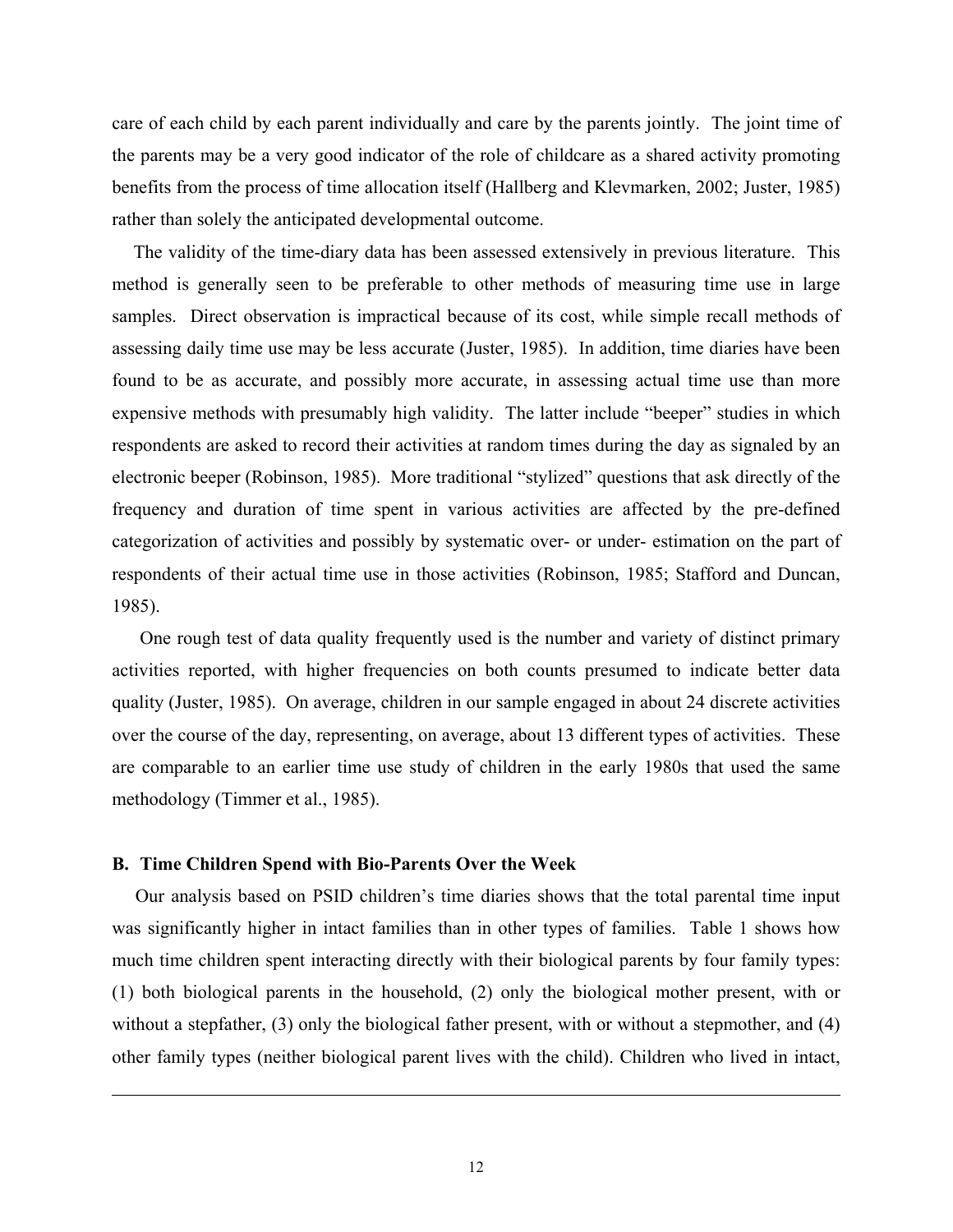two-parent families spent 2 hours and 15 minutes on a typical weekday, and 4 hours and 42 minutes on a weekend day directly interacting with either of their biological parents. The amount of this time decreased dramatically for those children who lived only with one or neither of their biological parents. For children who were living with both biological parents, a substantial portion of these hours were spent with both parents together--51 minutes on a weekday and 2 hours and 46 minutes on a weekend day. The shared time with both parents was almost nonexistent for children in other family types.

The amount of time a child spent with the mother alone is not significantly different between those in intact families and those in mother-only families. Over a week, children who lived only with their biological mother spent more than 10 hours less with their biological parents than those who lived with both their biological parents. These results suggest a wide variation in resources that children in different family types received from their parents in the form of time. For the remaining analysis in this paper, we will restrict our sample to those children who were living with both biological or adoptive parents at the time of the interview to minimize the complicated interaction effects between family structure and intra-family time use allocation.

#### **C. Measuring Children's Time Use and Activities with Parents**

Table 2 presents the overall levels of children's time allocation to various activities by mother's socio-economic status for children who are in intact families. Noticeable differences between children of working mothers and those of nonworking mothers are that children of working mothers, regardless of mother's educational attainment (the SES indicator), spent more time in school (defined as a formal, out-of-home arrangement) and less time sleeping and playing than did children of nonworking mothers. There is significant variation in how children spent their time by mother's education among those with a working mother. Children with a more educated (college, defined the high SES indicator) working mother generally spent more time studying, reading, and using computers and about 20 minutes less watching TV than did those with a working mother who did not have any college education on both weekdays and weekends. Of the four subgroups, children of working mothers who had no college education spent the most time watching TV on weekends (138 minutes). On the other hand, children with a nonworking mother who has college degree or higher spent the most time reading, working on computers, or having a conversation with parents on both weekdays and on weekends. These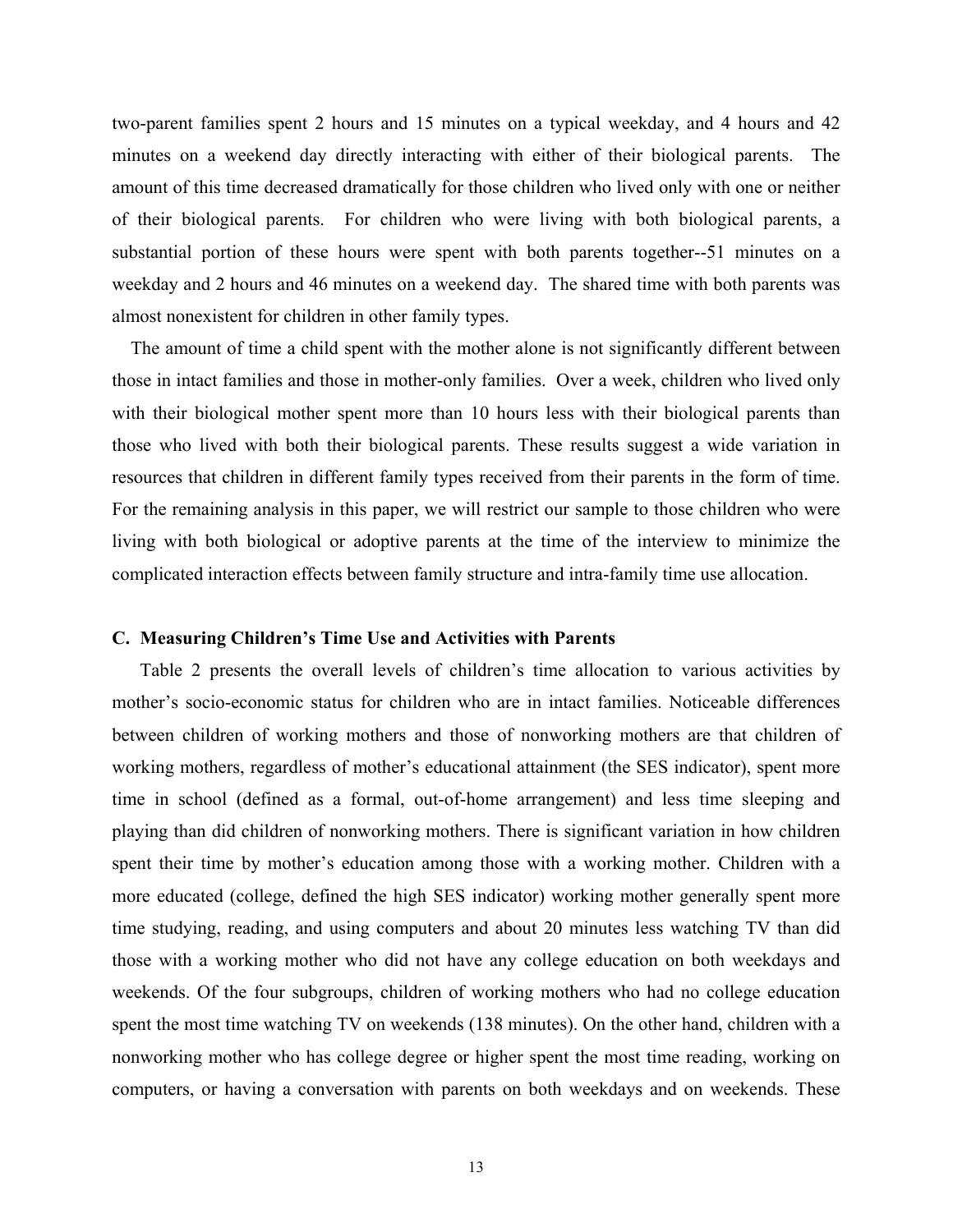results suggest a positive association between mother's human capital and the level of time children spent in cognitively stimulating activities, regardless of mother's employment status.

We next examine the amount of time a parent interacts directly with a child and the amount of time a parent is available to the child but not directly engaged with the child (referred to as "engagement time" and "accessible time" respectively in Lamb et. al., 1985) across a wide range of activities. The total time a parent is engaged with or accessible to a child was ascertained through summing up all the time segments of activities of the sort highlighted in Table 2 where a parent was reported to be doing the activity with a child or was accessible to the child but not doing the activity with him or her. Note that the data collected in these children's time diaries reflect the amount of time each child spent with his/her mother or father in various activities, rather than the total time a parent spent with all his or her children. In addition to the quantity of time, we capture the context of time use by categorizing time allocation in different types of activities that children are involved in with their parents. We define parental involvement in children's intellectual, physical, and social development ("developmental time") as time spent in caregiving, play/companionship, achievement-related, and social activities, with parents' involvement in caregiving activities generally decreases and that in achievement-related and social activities increases as a child ages. We distinguish this type of developmental time from the core housework. Major categories of such parental involvement include the following activities.

*(1)* Caregiving activities, which include care the child received such as bathing, changing, and grooming, as well as eating meals together both at home and away from home

*(2)* Play and companionship activities, which include both active and passive play and other types of leisure events

*(3)* Achievement-related activities, which include time spent studying, doing homework, reading, and in other educational lesson

*(4)* Social activities*,* which include visiting, household conversations, religious activities, and participation in other social events

The sample for our analysis in the following section includes 943 children aged 0-12 who lived with both their biological or adoptive parents in 1997 and whose families have returned a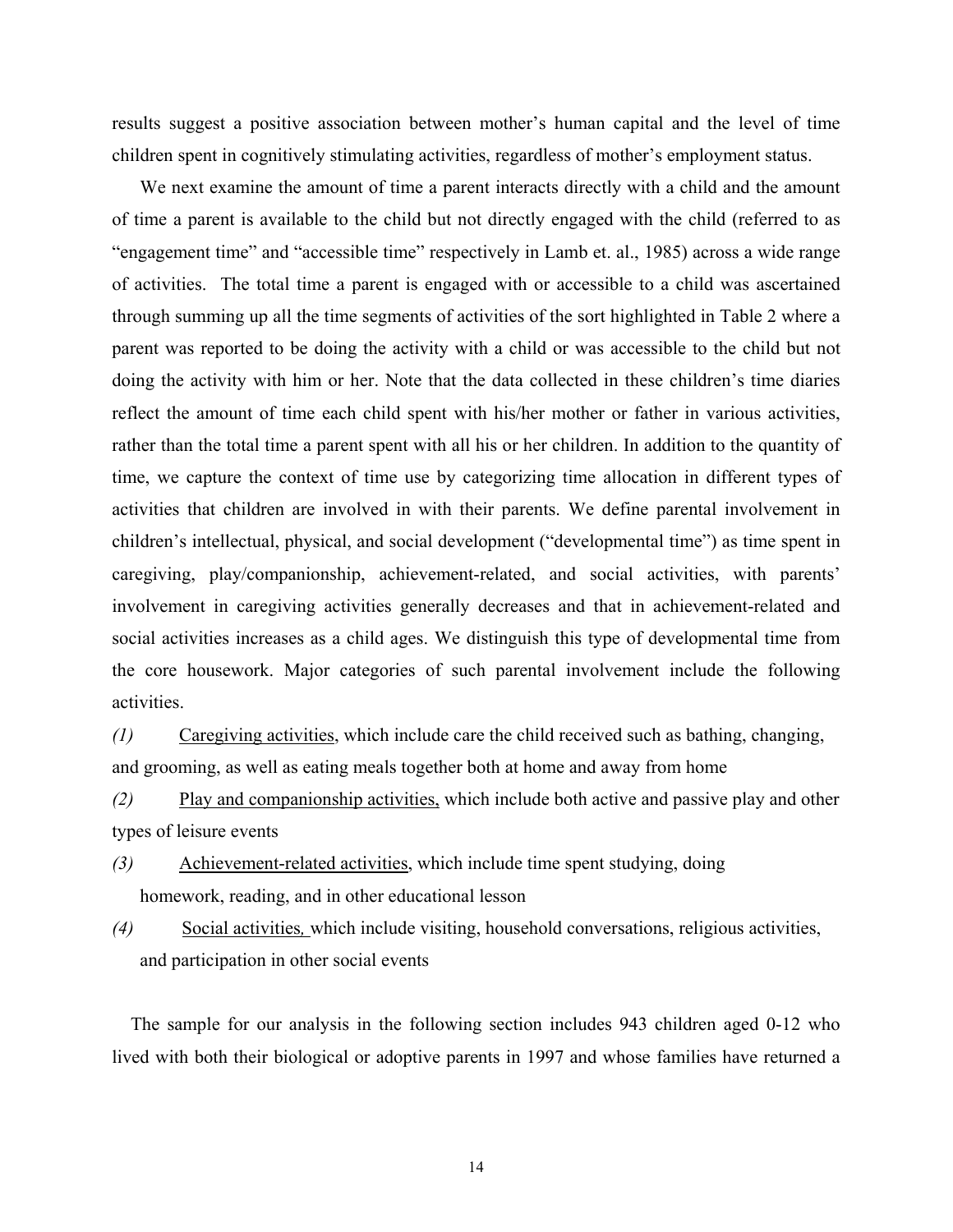questionnaire that contains parental attitudes regarding parenting experience. Table 3 presents the characteristics for the sample.

#### **D. Analysis of Dual Commitments to Work and Children**

For those combined developmentally relevant time uses of young children,  $(1) - (4)$ , we then measure how much of that time is actively engaged with the father or mother or both parents simultaneously. Parents' commitments to child development is measured by parents' self reports to a question that assesses the extent to which he or she agrees to the statement that "Being a father/mother and raising children is one of the most fulfilling experiences a man/woman can have". The scale ranges from 1 to 4, indicating low to strong parenting value. Of all mothers, 49% reported that they "strongly agree", 46% "agree", and 4% either "disagree" or "strongly disagree" with the statement. The corresponding distribution for fathers' reports is 55%, 43%, and 2%. Those who responded "strongly agree" are coded as having a "high" value on childrearing. Four categories of couples are formed based on both parents' attitudes – both have high value of child development (consisting of 32 percent of the sample), one parent has high value while the other does not (18% with the mother having a high value and 21% with the father having a high value), and neither parent has a high parenting value (29%).

Table 4 presents the level of developmental time a child spent with parents by parents' attitudes about child development. Consistent with a matching view of marriage with respect to child care beliefs, about three-fifths of the observations are ones where the parent are scored either both high or both low with two-fifths not 'matched'. Furthermore, when we examine the relationship between parents' developmental time input, we found highly significant positive correlations, at .79 level for engaged time and .58 for the broader definition that includes time accessible to, but not directly engaged with, a child. This implies that child care is not just a task to be done but is the basis for a marriage match that sorts couples by interest in and enjoyment from child care.

When both parents rate child development highly there is more engaged developmental time individually and jointly with the child in comparison to the 'Neither High' group. Over a week's time, a child of parents who both have a high value spent about 52 more minutes engaging jointly with both parents, two hours more with the father, and two and a half hours more with the mother than a child of parents who both do not have a high value in child development.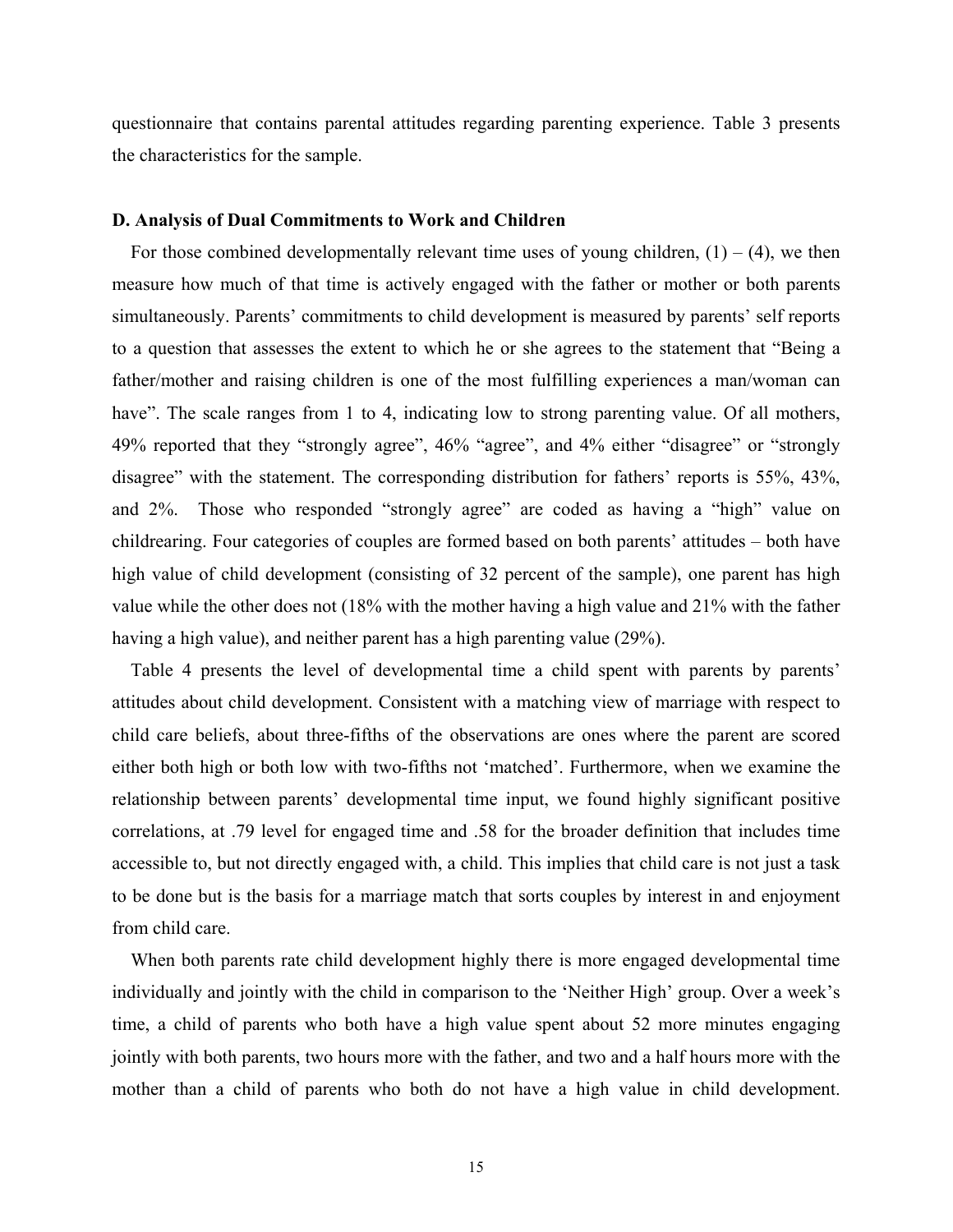Expanding the definition of developmental time to include accessible time or what may be thought of as 'on call' time leads to a less well-defined though generally consistent pattern. This may be thought to reflect the actual time engaged as a better measure of quality time from the perspective of child development.

Using these measures of engaged and accessible time, a series of models was estimated. A limited dependent variable method is appropriate since many children spend no time in a given category of activity, and Tobit estimation corrects for this censoring at zero minutes. For all our analyses, we treat weekend days and weekdays jointly combined so as to have decent weeklong estimates of time allocation. Data are weighted to adjust for selection probability and the nonresponse rate. Results of these Tobit estimates are presented in Table 5.

 Consistent with previous literature, the PSID data show a pattern of significant decline in parental time involvement as children become older. New in our data is that joint time with both parents do not significantly decline with a child's age but rather increase when we use the broader definition of time input which includes the time both parents are accessible to a child. Of interest in the relationship between parents' characteristics and their time input is that mother's education is related to *less* child-related time. Possibly qualitative aspects of childcare or very specific types of developmental time are positively related to mother's education, but the broader measures used here are not. In other work, we have seen that both mother's and father's weekday and weekend time in a set of narrowly defined achievement-related activities is positively related to their educational attainment (Yeung and Stafford, 2002). A main interest, whether couples where both reported to have a high value in child development spend more time with a child appears to be generally borne out in Table  $5<sup>2</sup>$  Compared to a child of parents who neither have a high value in child rearing, a child of parents who both have a high value spend marginally more time engaging with both parents simultaneously, more time with the father, and marginally more time with the mother. Moreover, having a father who has a high value seems to affect parents' developmental time more when there is a "mismatch" in parents' values. Father's wages is negatively related to the level of time a child is engaged with him. Mother's work hours have a similarly negative effect on the level of time she is available to a child. Consistent with the

<span id="page-15-0"></span><sup>&</sup>lt;sup>2</sup> <sup>2</sup> Another set of analyses was conducted with parents' work hours excluded from the models. Estimates for parental attitudinal variables in these models are very similar to those presented in Table 5. Hence, these results are not presented here.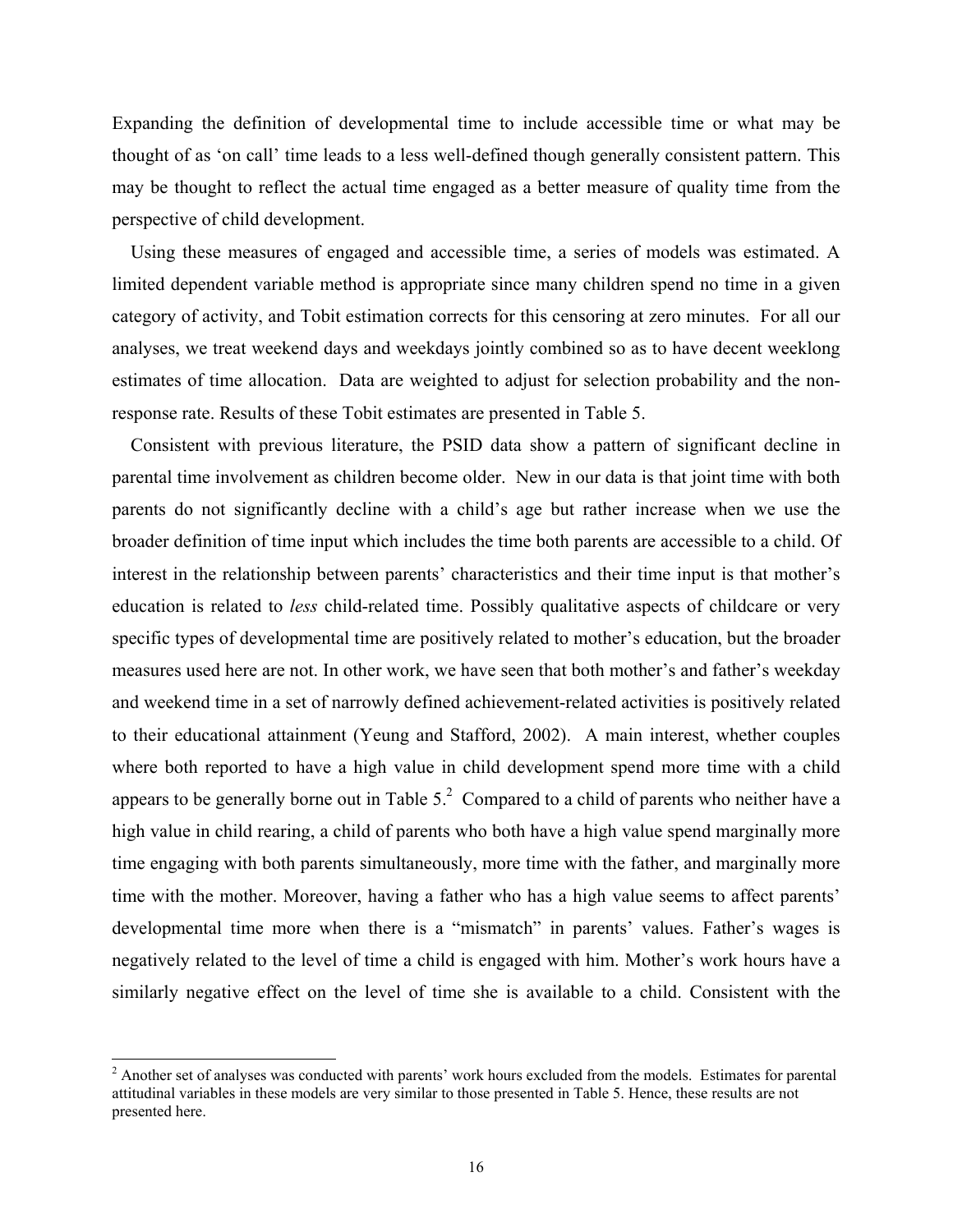economic demography literature (Blake, 1981), more children in the family creates a resource competition, lowering the level of parental developmental resources to each.

#### **Gender Role Effects**

In Table 6, we use another non-diary measure to gauge the effect of parental beliefs and characteristics on their involvement in children's activities. Fathers' own report of the extent to which they participated in a list of housework and childcare tasks<sup>[3](#page-16-0)</sup> was used to construct a measure of father's level of involvement. This can be thought of as a broader gender role measure in the sense that it extends beyond childcare and related developmental activities to routine housework. Possibly the couples who agree on the importance of developmental resources to children are those who also see a less delineated world in terms of gender roles more broadly. Sharing of the desired childcare responsibilities also comes with a sharing of the responsibilities for everyday household activities. As can be noted from the OLS estimates presented in the first column of Table 6, those couples who agree on high value of developmental inputs to children are more likely to share in a much broader set of household activities. This supports the idea that matching on childcare is part of a wider set of shared beliefs about gender roles.

 Some other interesting relationships include the increase in sharing by age of child and less sharing for fathers with higher income. Here there may be a state-dependent effect in which for some time interval there is a big payoff to effort along several different lines – childcare, housework, and market work. Since this effort is tilted in the non-market direction there may be added importance to shared beliefs about gender roles in order to support time of both spouses in a range of non-market activity beyond childcare. Note that fathers' education is not positively related to sharing – fathers who are more educated, while possibly more supportive of less traditional gender roles, also have higher costs of time and may allocate more time to their careers, as indicated by the negative coefficient of father's wages. This pattern is similar to what is shown previously (in Table 5); women who have a greater role in family income generally devote less engaged time to their children. Also of interest is the finding that fathers of Hispanic

<span id="page-16-0"></span> <sup>3</sup> <sup>3</sup> The listed tasks were preparing meals, washing dishes and cleaning up after meals, cleaning house, and shopping for groceries, washing, ironing and mending, choosing children's activities, selecting a child care program, preschool, or school, driving children to activities, and bathing children or changing diapers, disciplining children, playing with children, and outdoor and other household maintenance tasks and automobile maintenance and repair.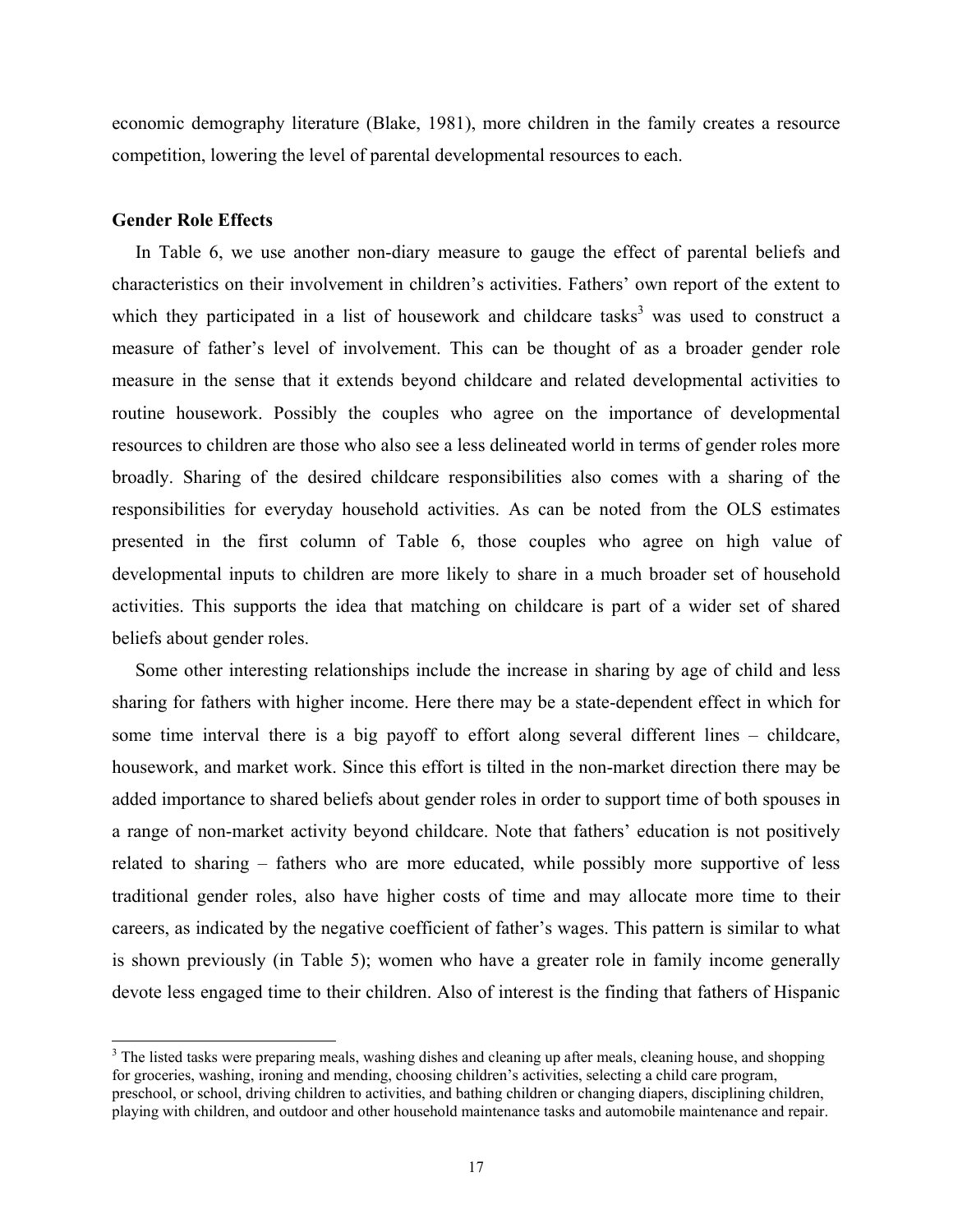and "other" ethnic origins reported to have shared more household and childrearing tasks than white fathers, suggesting potentially important cultural factors that influence domestic division of labor in these families.

#### **E. Social Capital and Parental Matching**

In this section, we examine a different type of parental investment – family social capital. We measure family social capital with father's connection to community as indexed by his own report of whether or not he had participated in the following activities within the past month neighborhood meeting, church or other religious club or activity (not religious service), parenting classes or parent support groups, athletic team, visiting a friend or neighbor's house, going to an institution like a YMCA, scouting (boy scouts, girl scouts), and neighborhood watch.<sup>[4](#page-17-0)</sup> Data indicate that about 10% of the children have a father who went to neighborhood meetings within the past month, 8% have a father who participated in neighborhood watch, and 4% have a father who went to parenting class or parent support groups. An index of family social capital that indicates the number of activities the father has been involved in within the last month, ranging from 0 to 8, was created as the dependent variable in this set of analysis. The index has a mean of 2 and standard deviation of 1.35. About 10.6% of the fathers had not participated in any of these activities, while 30.6%, 28.5%, and 18.4% of them participated in one, two, and three of these activities respectively.

<span id="page-17-0"></span><sup>&</sup>lt;sup>4</sup> We also examine the relationship between parental shared attitude and mother's community involvement. Results in the multivariate analysis are similar in the two models.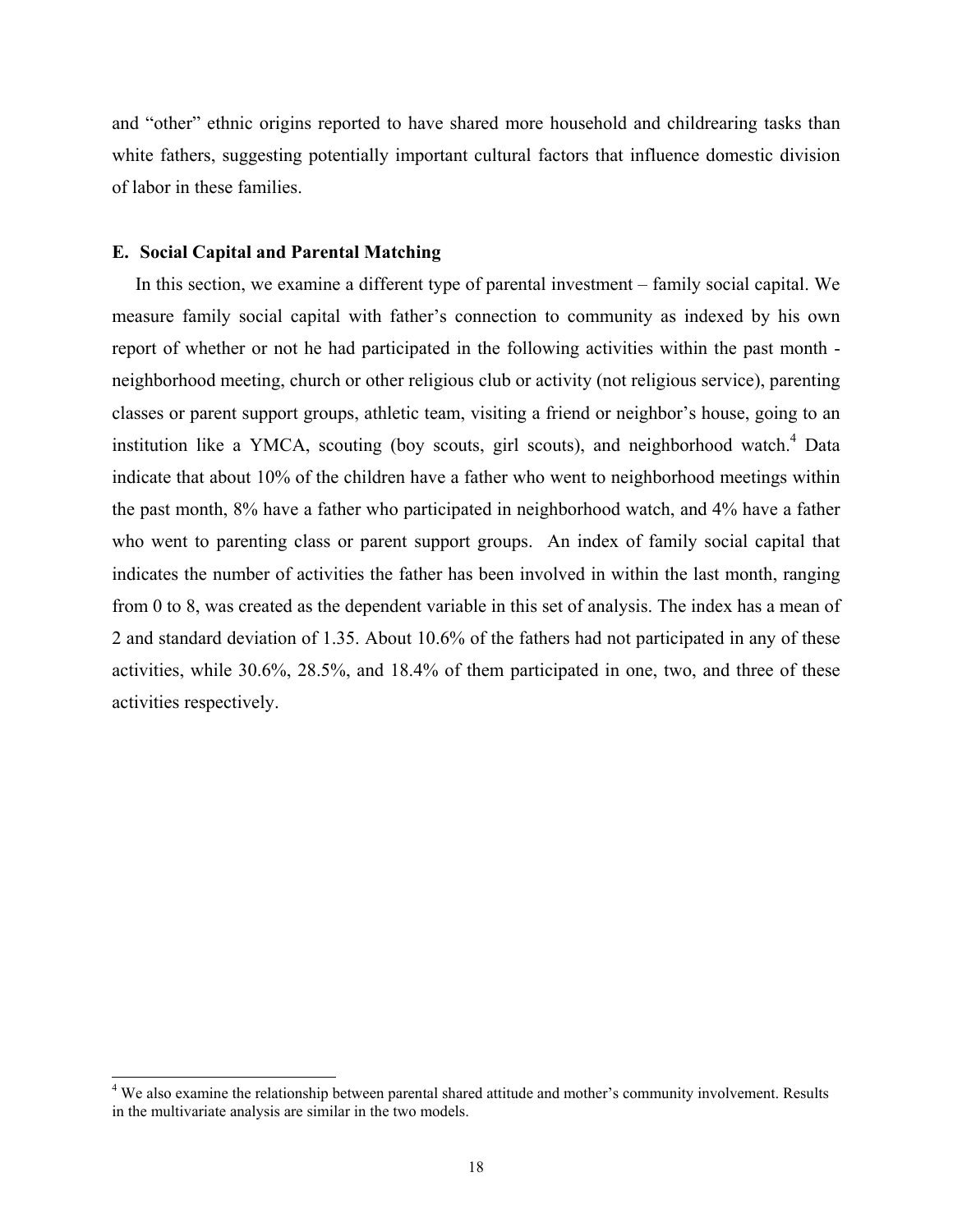Column 2 of Table 6 presents Tobit estimates of the family social capital. In contrast to results on parental time input presented earlier, the older a child is, the more the father is involved in community network. Also in contrast to results on parental time input, father's education is positively associated with his community involvement, suggesting that higher career families may be relying a bit more on social capital- especially as children get older. Compared to couples where neither parent has a high value report for child development, those who are both committed or couples with fathers who are highly committed tend to provide higher family social capital to children. This suggests, along the lines of the discussion in Section IA, that parents with interests in child development seek to increase a whole array of inputs to development – ranging from time of each parent, to social capital.

#### **Other Materials and Resources**

 We examine yet another dimension of parental investment in developmental resources as indexed by traditional measures from the Home Observation for Measurement of the Environment (HOME). A subset of the full HOME scale (Bradley & Caldwell, 1980; Bradley, Casey, & Caldwell, 1997; Bradley et al., 1994) was administered in the PSID-CDS that assesses the extent to which parents provide age-appropriate developmental materials such as toys, books, musical instruments, and stimulating experiences such as going to museums or other outings. An index was created from these items that ranges from 2 to 14 with a mean of 9.8 and a standard deviation of 2.3 (for detailed information of how this subscale is constructed, see user manual for the PSID Child Development Supplement on the study's web site.

 The third column of Table 6 presents the OLS estimates of the level of stimulating learning materials and experiences that parents provide. As expected, the level of these resources increases with child's age and family's financial and human capital as measured by father's wages and mother's education. Data also show that white parents provide a higher level of stimulation to their children than parents of other ethnic origins, again suggesting some subcultural factors in play. Parents' shared values on childrearing, however, do not seem to have an impact on the level of such resources.

 Our analyses suggest that parents with interests in child development seek to increase a whole array of inputs to development – ranging from time of each parent, to social capital and most likely other developmental resources such as indexed by traditional measures such as the HOME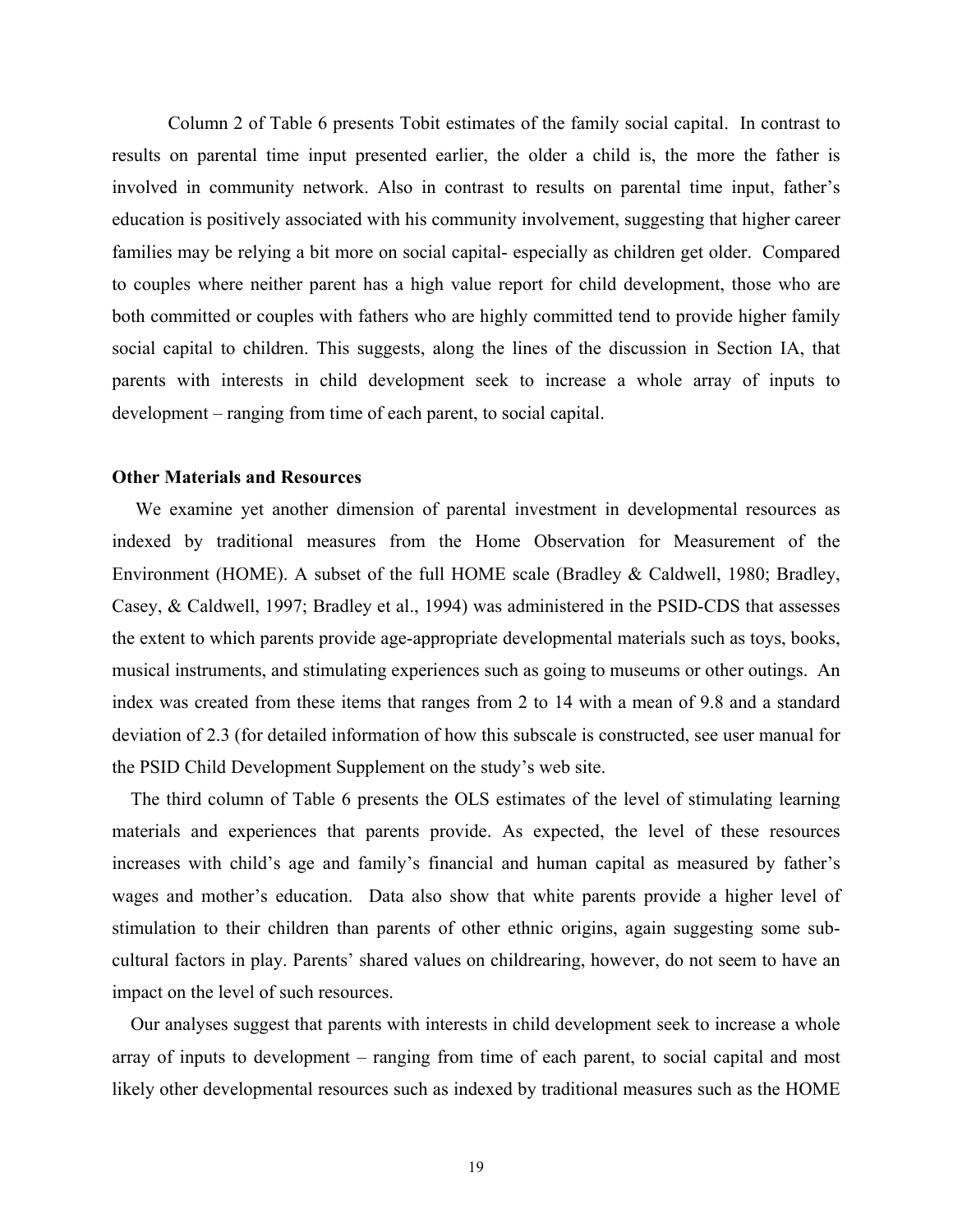Scale, and this may extend to out-of-home schooling. As a result, the assessment of inequality in early childhood development needs to be informed by measures over a large number of domains both in the home, schools and communities. One of the key measures is time input of the parents.

#### **IV. Conclusion**

 These results from the Panel Study of Income Dynamics demonstrate how children's time diaries can be used to study the complex issues involved in the intra-family resource allocation behavior. Families with varying level of resources and values use different strategies to balance their work-family commitments. We see that the distribution of time resources to young children will tend to be dispersed by virtue of family public goods and a matching of couples who share beliefs about child development. These couples will not only be devoting more direct engagement and possibly more accessible time to their children, but also, as suggested by economic demography models, have smaller family sizes, producing more resources per child, and are likely to secure greater levels of social capital outside the family as another, complementary, route to enhance children's well-being. As a result, both in-home and out-ofhome resources combine for a wide dispersion in resources for early child development.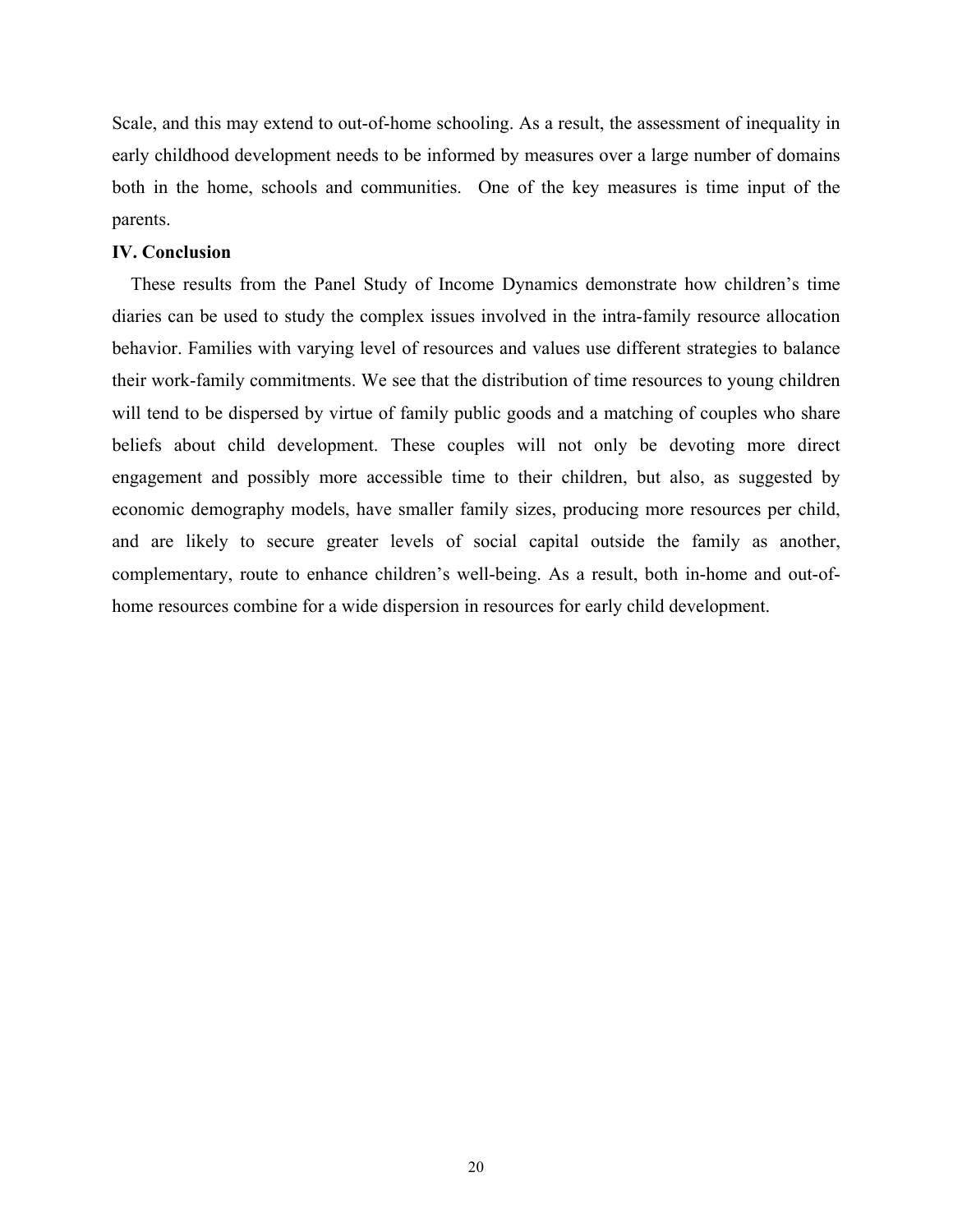#### **References**

- Andreoni, James. 2002. "Impure Altruism and Donations to Public Goods: A Theory of Warm-Glow Giving." *The Economic Journal* 100:464-477.
- Becker, G. 1974. A Theory of Social Interactions. *Journal of Political Economy 82*(6):1063-94.
- Becker, G. 1981. *A Treatise on the Family*. Cambridge, Mass: Harvard University Press.
- Bianchi, S. M. 2000. Maternal Employment and Time with Children: Dramatic Change or Surprising Continuity?" *Demography 37*: 401-14.
- Bianchi, S.M, M. Wilkie, L. Sayer and J. Robinson, "Is Anyone Doing Housework? Trends in the Gender Division of Household Labor," Social Forces, Vol. 79, 2000, p. 191-228.

Blake, Judith. 1981. " Family Size and the Quality of Children." *Demography* 18:421-42.

- Bradley, Robert H., P. H. Casey, and B. M. Caldwell. 1997. "Quality of home environment. (Eds.), Helping low birth weight, premature babies." Pp. 242-256 in *The Infant Health and Development Study*, edited by D. S. R. T. Gross and C. W. Haynes. Stanford, CA: Stanford University Press.
- Bradley, Robert H., L. Whiteside, D.L. Mundfrom, P.H. Casey, K.J. Kelleher, and S.K. Pope. 1994. "Early indications of resilience and their relation to experiences in the home environment of low birthweight, premature children living in poverty." *Child Development* 65:346-60.

Brines, J. 1993. The Exchange Value of Housework. *Rationality and Sociology* 5: 302-40.

Bryant, W.K. and Cathleen D. Zick. 1996. Are we investing less in the next generation? Historical Trends in Time Spent Caring for Children." *Journal of Family Economic Issues 17:* 365-91.

Caper, L. and S. Bianchi. 2002. *Continuity and Change in the American Family*: Sage.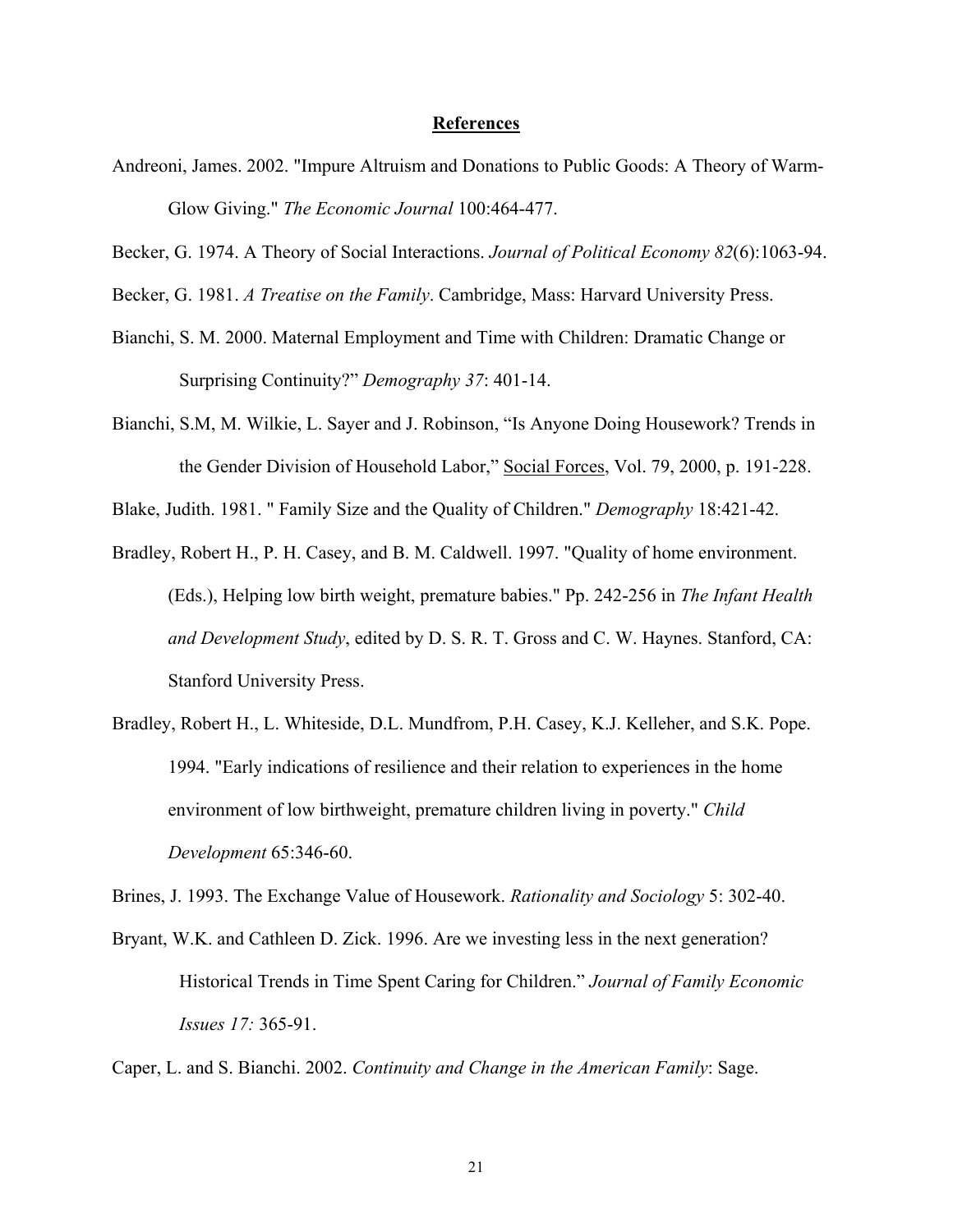Coleman, James S. 1990. *Equality and Achievement in Education*. Boulder: Westview.

- Coleman, James S., Ernest Campbell, Carol Hobson, James McPartland, Alexander Mood, Frederick D. Weinfeld, and Robert York. 1966. *Equality of Educational Opportunity*. Washington D.C.: Department of Health, Education and Welfare.
- Coverman, S. 1985. Explaining husbands' participation in domestic labor, *The Sociological Quarterly,* 26(1), 81-97.
- Danziger, Sheldon and P. Gottschalk. 1994. *Uneven Tides: Rising Inequality in America*. New York: Russell Sage Foundation.
- Farkas, G. (1976). Education, wage rates, and the division of labor between husband and wife, *Journal of Marriage and the Family, 38(3), 473-483.*
- Goldscheider F. K. and Waite, L. J. (1991). *New families, no families?* University of California Press. Berkeley/Los Angeles/Oxford.
- Gustafsson, S. S., & Stafford, F. P. 1997. Childcare, Human Capital and Economic Efficiency. In I. Persson and C. Jonung (Eds.), *Economics of the Family and Family Policies*. London and New York: Routledge.
- Hallberg, D. and Klevmarken, A. Forthcoming. Time for Children: A Study of Parents' Time Allocation. *Journal of Population Economics.*
- Hewlett, B. S. 1991. *Intimate Fathers: The Nature and Context of Aka Pygmy Paternal Infant Care*. Ann Arbor, MI: University of Michigan Press.
- Hill, Martha S., "Marital Stability and Spouses' Shared Time," Journal of Family Issues, Vol. 9, No. 4 December 1988, p. 427-51.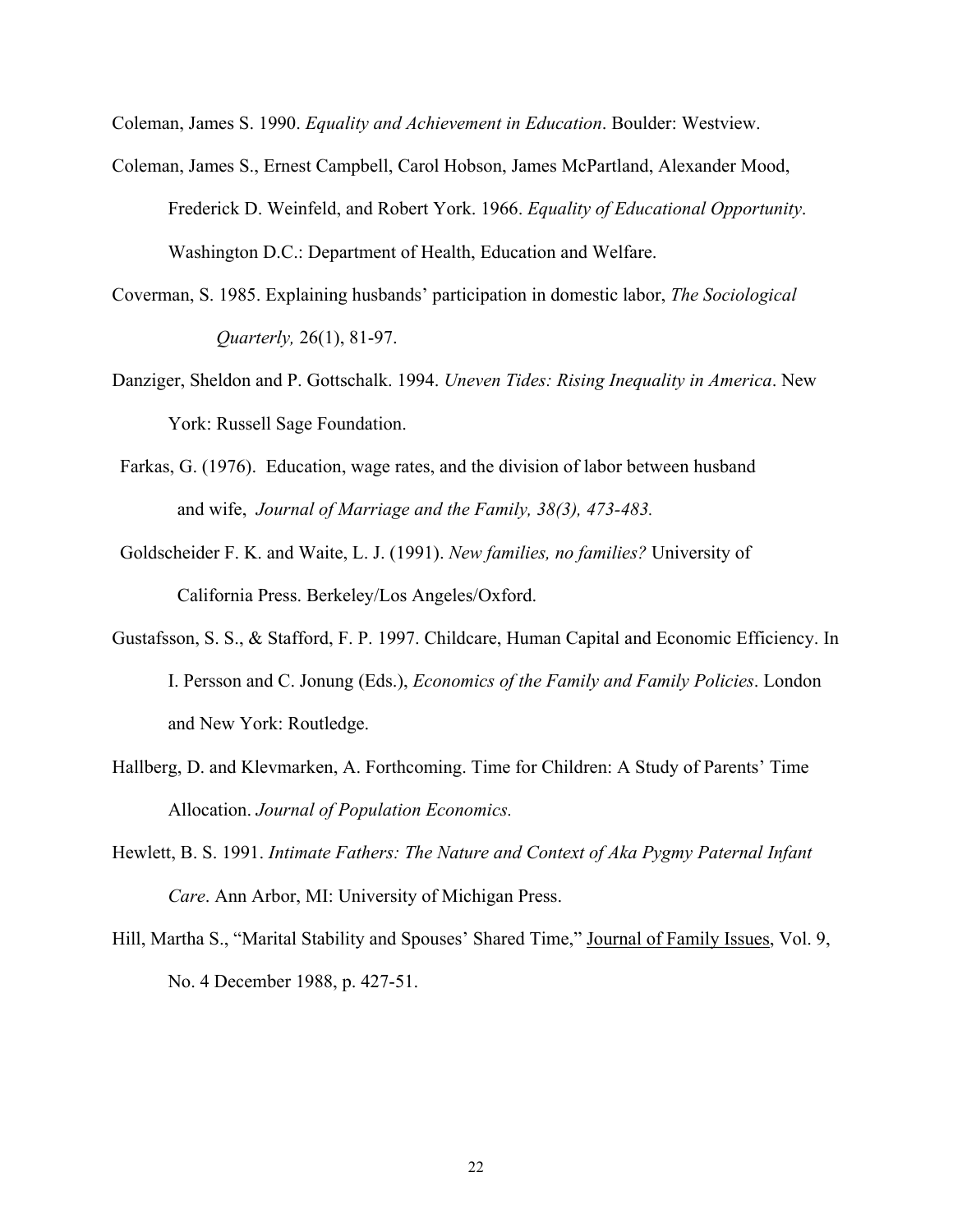Hill, Martha S., and F. Thomas Juster, "Constraints and Complementarities in Time Use," p. 439-470 in F.T Juster and F. P. Stafford (eds.), Time Goods and Well-Being, Institute for Social Research, University of Michigan, Ann Arbor, 1985.

Hochschild, A. 1989 *The Second Shift*. New York: Avon.

- ----------. 1997. *The Time Bind: When Work Becomes Home and Home Becomes Work*. New York: Henry Holt and Company.Advances in Life Course Research, 6. New York: Elsevier Science.
- Jacobs, J. A., and Gerson, K. 2001. "Overworked Individuals or Overworked Families? Explaining Trends in Work, Leisure and Family Time." *Work and Occupations* 28:40-63.
- Juster, F. T., & Stafford, F. P. 1985. *Time, Goods, and Well-being.* Ann Arbor MI: Institute for Social Research, University of Michigan.
- Juster, F. T., & Stafford, F. P. 1991. The Allocation of Time: Empirical Findings, Behavioral Models, and Problems of Measurement. *Journal of Economic Literature XXIX: 471-522.*
- Lamb, M. E., Pleck, J. H., Charnov, E. L., & Levine, J. A. (1985). Paternal behavior in humans. *American Zoologist, 25,* 883-894.
- Kamo, Yoshinori. 1988. "Determinants of household division of labor: Resources, power and ideology." *Journal of Family Issues* 9:177-200.
- Klevmarken, N. Anders and Frank P. Stafford, "Measuring Investment in Young Children with Time Diaries," p. 34- 63 in Wealth, Work and Health, (James P. Smith and Robert J. Willis, eds.), University of Michiagn Press, Ann Arbor, 1999.
- Lamb, M. E. 1987. *The Father's Role: Cross-cultural Perspective*. Hillsdale, NJ: Erlbaum.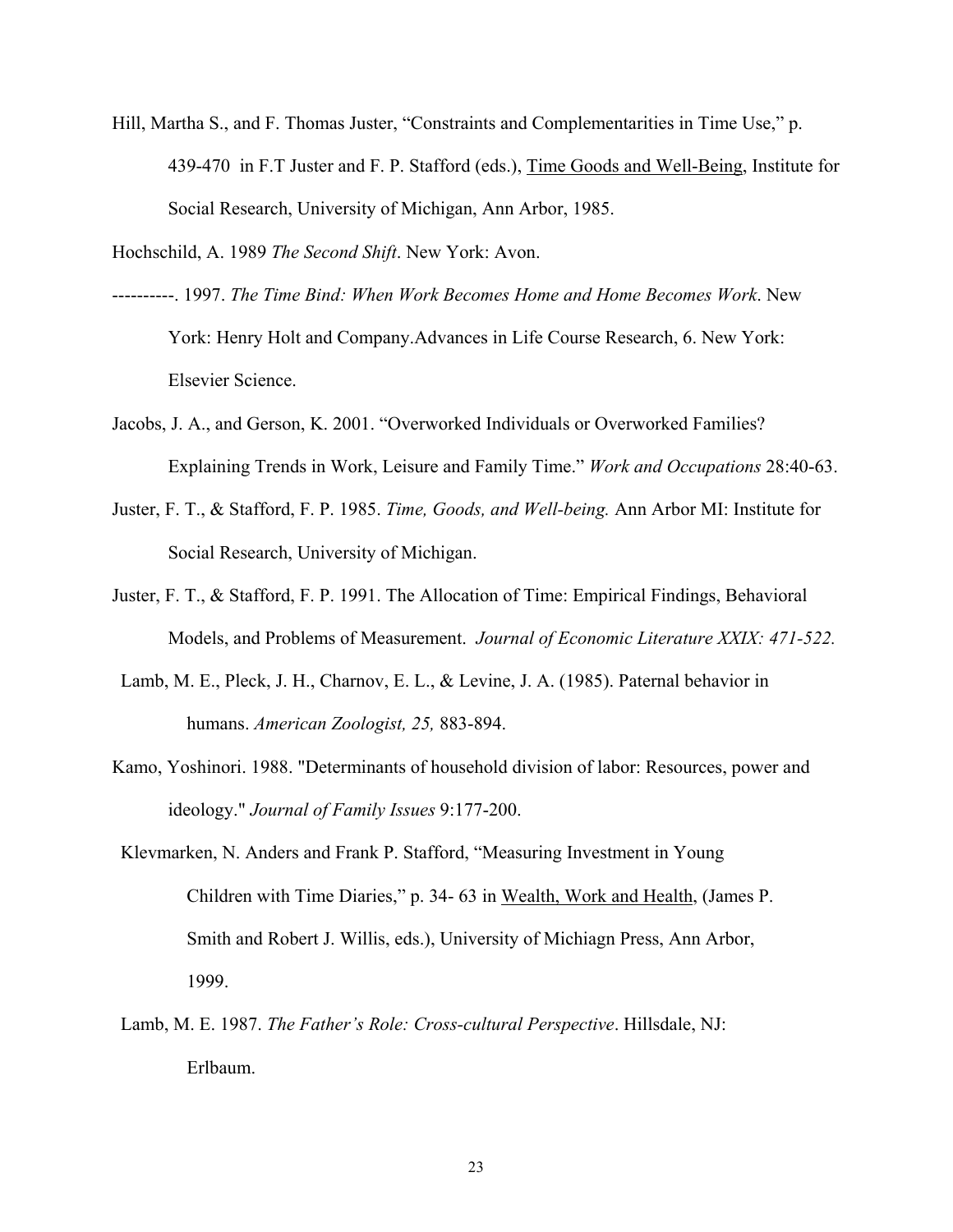- Lundberg, S. & Pollak, R.A. (1997). Bargaining and distribution in marriage. in Persson, I. and Jonung C (Eds) *Economics of the family and family Policies.* Routledge, London and New York.
- McLanahan, Sara and Lynne Casper. 1995. "Growing Diversity and Inequality in the American Family." in *State of the Union*, edited by R. Farley. New York: Russell Sage Foundation.
- Mincer, J. and Polacheck, S. (1974). Family investments in human capital, earnings of women. *Journal of Political Economy 81,* 76-108.
- Pleck, Joseph H. 1997. "Paternal involvement: levels, sources, and consequences." in *The Role of the Father in Child Development*. New York: John Wiley & Sons.
- Robinson, J. P. (1985). The validity and reliability of diaries versus alternative time use measures. In Juster, T. F. and Stafford, F. (Eds.) *Time, goods, and wellbeing.* Ann Arbor, MI: Institute for Social Research, University of Michigan.
- Robinson, J. P. and Godbey. 1999. *Time for Life: The Surprising Ways Americans Use Their Time*. University Park, PA: The Pennsylvania State University Press.
- Robinson, John and M. Milkie. 1998. "Back to the Basics: Trends in and Role Determinants of Women's Attitudes toward Housework." *Journal of Marriage and the Family* 60:205- 218.
- Schor, J. B. (1991). *The Overworked American: The Unexpected Decline of Leisure*. Basic Books.
- South, J. Scott and Glenna Spitze. 1994. "Housework in Marital and Nonmarital Households." *American Sociological Review* 59:327-347.
- Stafford, F .P. and G. J. Duncan, "The Use of time and Technology by Households in the United States," p. 245-288 in T. F. Juster and F. P. Stafford (Eds.), *Time, Goods, and Well*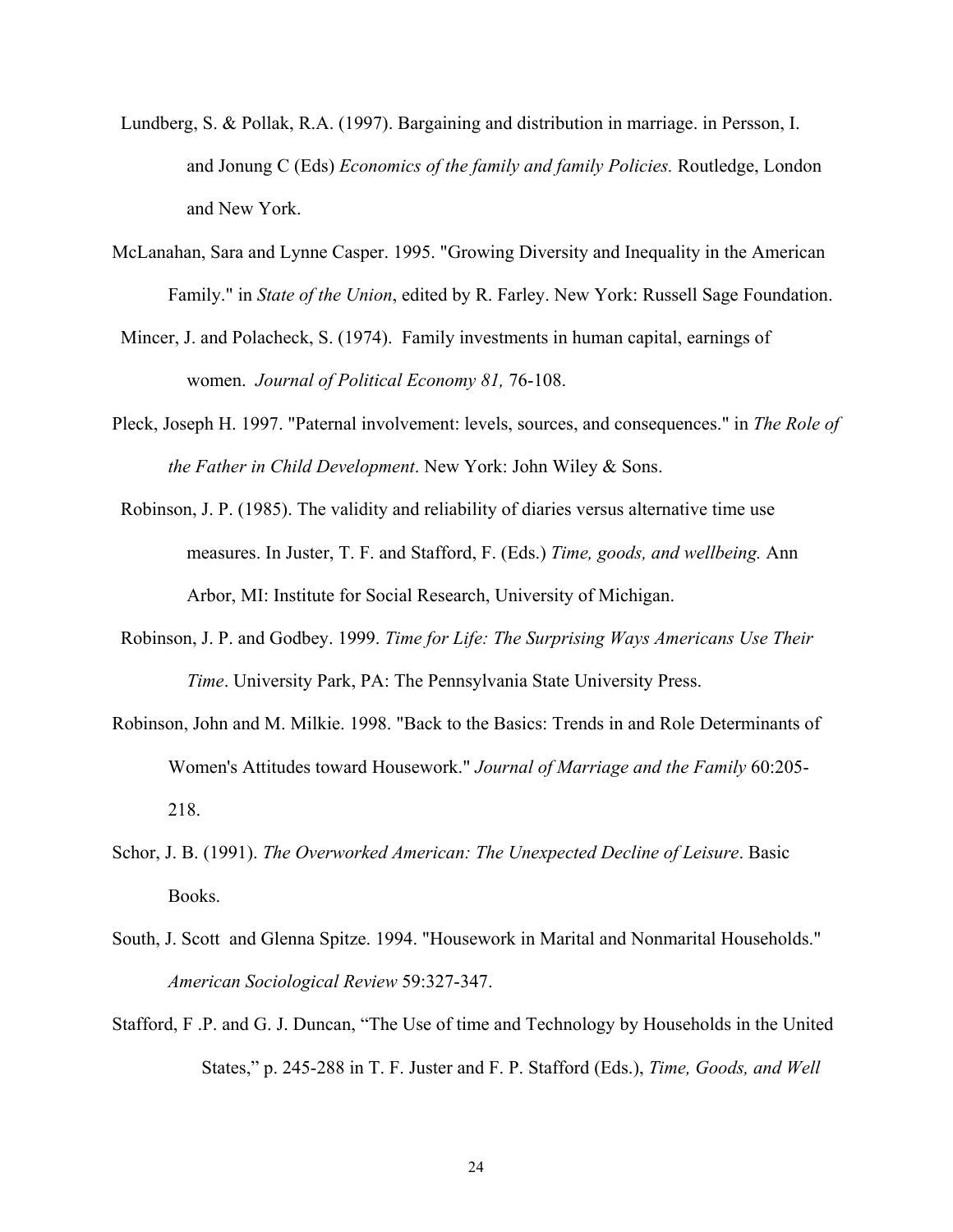*Being.* Ann Arbor, MI: Institute for Social Research, The University of Michigan, 1985.

- Stafford, F. P. 1996. Early Education of Children in Families and Schools. In Menchik (Ed.), *Household and Family Economics*. Boston/Dordrecht/London: Kluwer Academic Publishers.
- Timmer, S. G., Eccles, J., and O'Brien, K. 1985. How Children Use Time. In T. F. Juster and F. P. Stafford (Eds.), *Time, Goods, and Well Being.* Ann Arbor, MI: Institute for Social Research, The University of Michigan.
- West, Candace and Don H. Zimmerman. 1987. "Doing Gender." *Gender and Society* 1:125-151.
- Willis, Robert J., "A New Approach to the Economics of Fertility Behavior," Journal of Political Economy, Vol. 81, March/April, 1973, p. S14-64.
- Wolff, Edward N. 2001. "Recent Trends in Wealth Ownership, 1983-1998." in *The Benefits of Spreading Asset Ownership*, edited by T. M. Shapiro and E. N. Wolff. New York: Russell Sage Foundation.
- Yeung, W.J., Sandberg, J., Davis-Kean, P. and Hofferth, S. 2001. Children's Time-use with Fathers in Intact Families. *Journal of Marriage and the Family, 63(1):* 136-154.
- Yeung, W. Jean and Stafford, F.. 2002. "Parental Childcare Time Allocation." Paper presented in International Sociological Association meeting. Australia, July, 2002.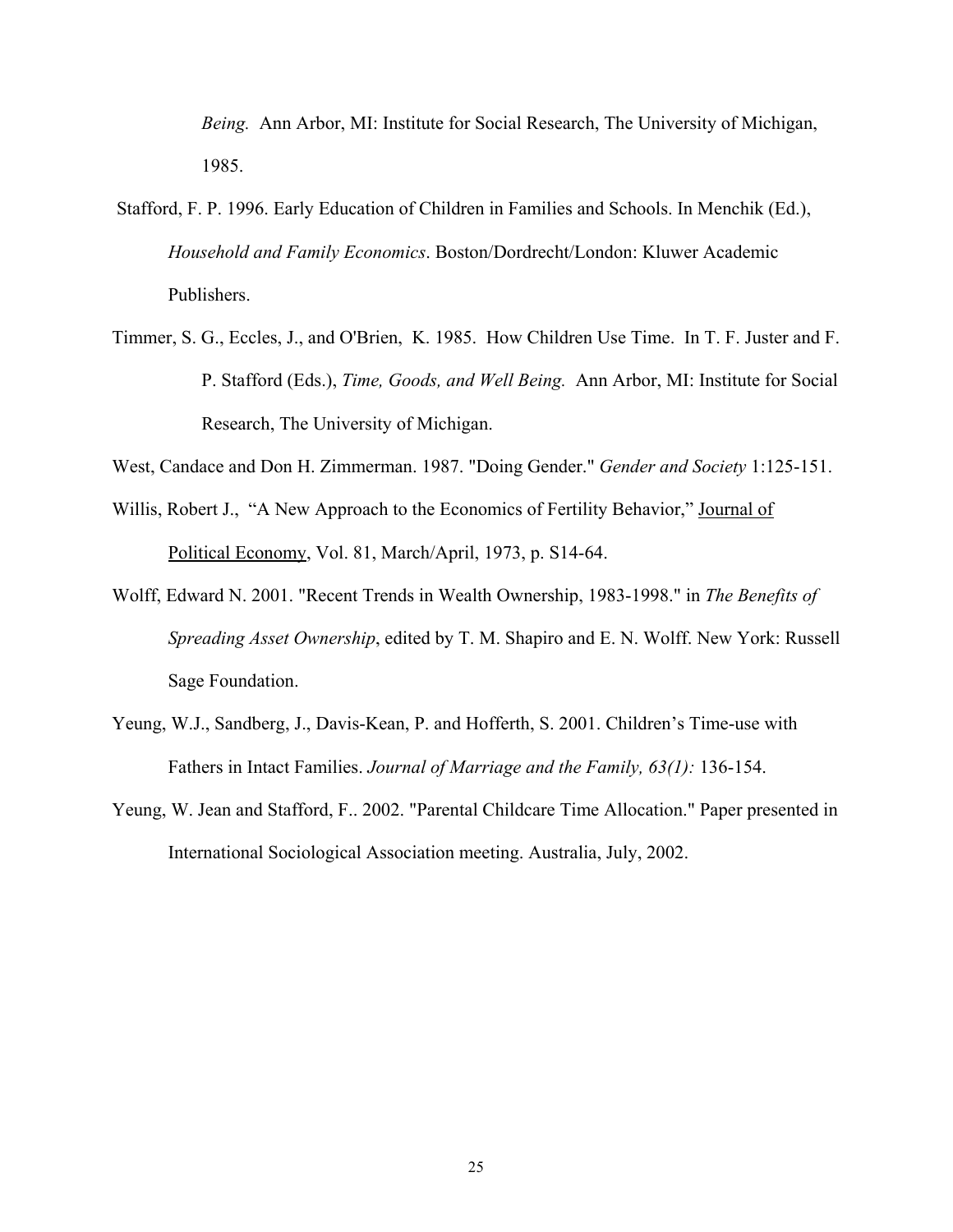|                      | A Weekday          |                     |                     |       | <b>A Weekend Day</b> |                     |                     |       |
|----------------------|--------------------|---------------------|---------------------|-------|----------------------|---------------------|---------------------|-------|
|                      | Intact<br>Families | Single-<br>mom fam. | Single-<br>dad fam. | Other | Intact<br>families   | Single-<br>mom fam. | Single-<br>dad fam. | Other |
| <b>Total Time</b>    | 2:15               | 1:01                | 1:07                | 0:54  | 4:42                 | 1:57                | 1:30                | 1:40  |
| With both<br>parents | 0:51               | 0:03                | 0:02                | 0:07  | 2:46                 | 0:13                | 0:07                | 0:22  |
| With mom only        | 1:01               | 0:56                | 0:03                | 0:45  | 1:13                 | 1:36                | 0:00                | 1:12  |
| With dad only        | 0:23               | 0:02                | 1:02                | 0:02  | 0:43                 | 0:08                | 1:23                | 0:06  |

## **Table 1: Time Children Spend Directly Interacting with Biological or Adoptive Parents, by Family Type**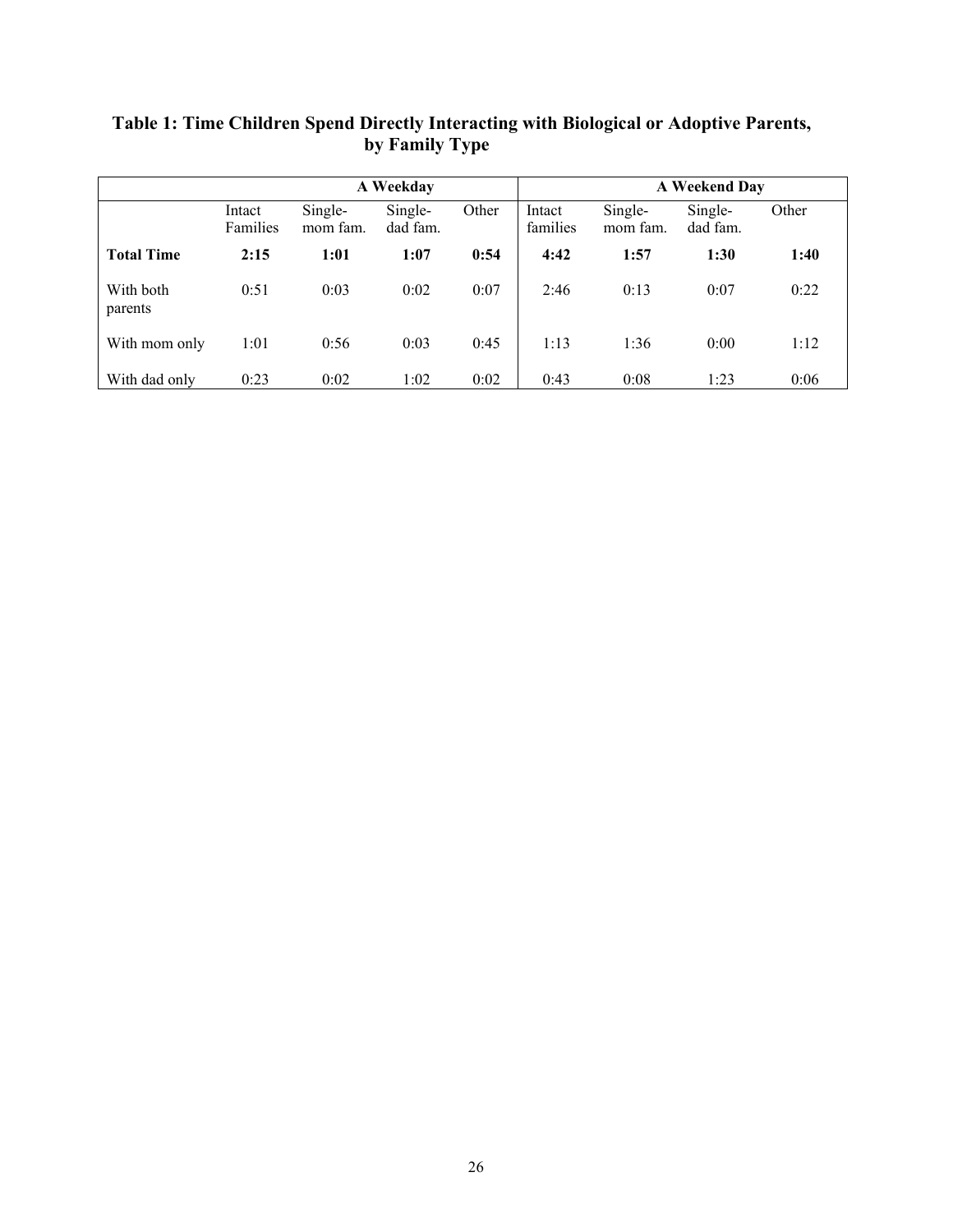|                                                               | A Weekday                                   |           |                                  |           | <b>A Weekend Day</b>                            |           |                              |                      |  |
|---------------------------------------------------------------|---------------------------------------------|-----------|----------------------------------|-----------|-------------------------------------------------|-----------|------------------------------|----------------------|--|
|                                                               | <b>Working mother</b>                       |           | Nonworking mother Working mother |           |                                                 |           | Nonworking mother            |                      |  |
|                                                               | High SES <sup>*</sup> Low SES<br>$(n=1347)$ | $(n=884)$ | $(n=575)$                        | $(n=793)$ | High SES Low SES High SES Low SES<br>$(n=1347)$ | $(n=884)$ | <b>High SES</b><br>$(n=575)$ | Low SES<br>$(n=793)$ |  |
| <b>STUDYING</b>                                               | 19.9                                        | 18.7      | 23.1                             | 12.1      | 7.8                                             | 5.61      | 6.8                          | 4.9                  |  |
| <b>READING</b>                                                | 12.8                                        | 9.1       | 14.9                             | 9.9       | 13.9                                            | 9.23      | 15.0                         | 8.1                  |  |
| <b>COMPUTERS</b>                                              | 5.0                                         | 2.3       | 5.4                              | 3.8       | 9.3                                             | 4.38      | 10.3                         | 5.5                  |  |
| TV                                                            | 79.4                                        | 100.7     | 80.9                             | 104.7     | 117.9                                           | 137.85    | 100.7                        | 131.7                |  |
| <b>ART</b>                                                    | 8.2                                         | 4.7       | 9.1                              | 6.6       | 7.9                                             | 4.48      | 6.5                          | 4.2                  |  |
| <b>SPORTS</b>                                                 | 24.4                                        | 25.2      | 26.7                             | 24.6      | 42.7                                            | 44.96     | 36.4                         | 33.7                 |  |
| <b>SCHOOL</b>                                                 | 336.6                                       | 342.3     | 227.7                            | 213.9     | 5.9                                             | 1.95      | 5.0                          | 10.3                 |  |
| <b>SLEEP</b>                                                  | 610.2                                       | 613.0     | 652.5                            | 661.0     | 662.4                                           | 663.3     | 671.1                        | 684.1                |  |
| <b>CONVERSA-</b><br><b>TION</b>                               | 6.3                                         | 4.7       | 8.7                              | 6.1       | 6.9                                             | 5.69      | 12.6                         | 6.9                  |  |
| <b>EATING</b>                                                 | 71.2                                        | 66.5      | 82.9                             | 80.2      | 91.6                                            | 83.16     | 94.2                         | 86.2                 |  |
| <b>HOBBIES</b>                                                | 0.6                                         | 1.3       | 1.2                              | 0.0       | 1.6                                             | 0.92      | 1.0                          | 0.2                  |  |
| <b>HOUSEHOLD</b><br><b>WORK</b>                               | 37.2                                        | 25.5      | 39.9                             | 39.8      | 73.2                                            | 87.35     | 81.7                         | 70.0                 |  |
| <b>MARKET</b><br><b>WORK</b>                                  | 0.6                                         | 0.2       | 2.0                              | 0.3       | 3.3                                             | 0.04      | 0.1                          | 0.4                  |  |
| <b>OTHER</b><br><b>LEISURE</b>                                | 22.1                                        | 15.4      | 23.3                             | 17.0      | 46.4                                            | 40.28     | 42.1                         | 32.3                 |  |
| <b>OUTDOORS</b>                                               | 6.8                                         | 3.9       | 5.8                              | 8.3       | 12.7                                            | 16.77     | 15.9                         | 12.5                 |  |
| <b>PERSONAL</b><br>CARE                                       | 72.3                                        | 69.8      | 71.4                             | 71.9      | 77.2                                            | 76.06     | 80.1                         | 80.2                 |  |
| <b>PLAY</b>                                                   | 94.8                                        | 96.8      | 129.1                            | 138.0     | 166.6                                           | 143.46    | 176.1                        | 179.7                |  |
| <b>VISIT</b>                                                  | 18.5                                        | 23.3      | 34.6                             | 19.3      | 62.5                                            | 54.18     | 54.1                         | 43.5                 |  |
| * high SES defined as mothers who have some college education |                                             |           |                                  |           |                                                 |           |                              |                      |  |

## **Table 2: Time Use for Children in Intact Families, by Mother's Work Status and Education**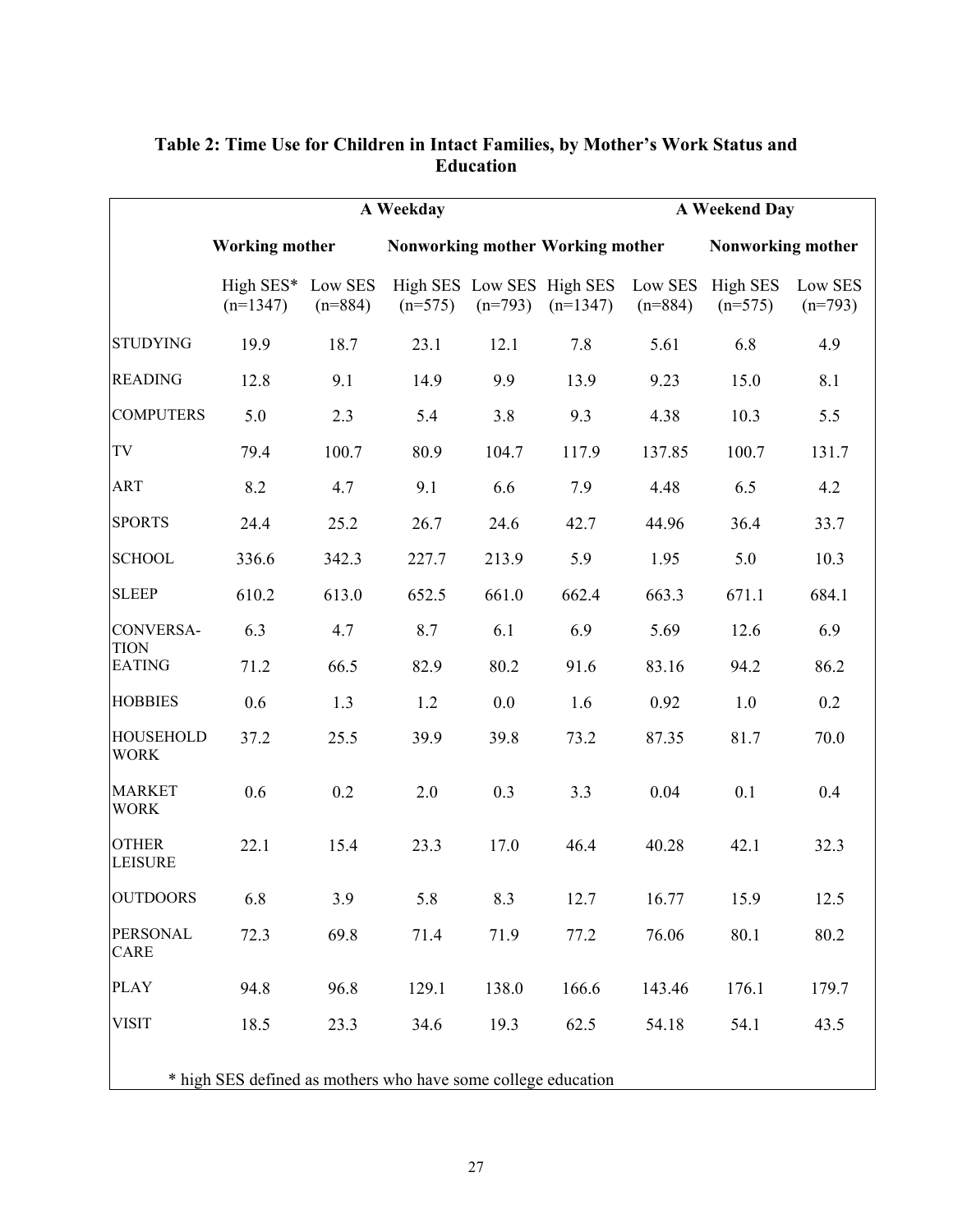# **Table 3: Descriptive Statistics for The Analysis Sample**

| <b>Variables</b>                                                                                                  | $\underline{\mathsf{N}}$<br><b>Weighted Means Stand dev.</b> |
|-------------------------------------------------------------------------------------------------------------------|--------------------------------------------------------------|
| Ethnicity of father                                                                                               | 943                                                          |
| Caucasian (omitted)<br>African American<br>Hispanic<br>other                                                      | 0.79<br>0.44<br>0.06<br>0.37<br>0.10<br>0.26<br>0.05<br>0.20 |
| Father's earnings (in \$10,000)                                                                                   | 3.63<br>3.60<br>943                                          |
| Father's weekly work hours                                                                                        | 43.6<br>13.17<br>943                                         |
| Father's education<br>Whether attended college                                                                    | 943<br>0.55<br>0.50                                          |
| % mom's wage/ family income<br>No earning or less than 25% (omitted)<br>25-49%<br>Half or more                    | 943<br>0.59<br>0.48<br>0.30<br>0.46<br>0.11<br>0.32          |
| Mother's weekly work hours                                                                                        | 25.1<br>18.9<br>943                                          |
| # children under 18 in family                                                                                     | 2.24<br>943<br>1.03                                          |
| <b>Parental Childrearing Attitude</b><br><b>Both High</b><br>Mother High Only<br>Father High Only<br>Neither High | 943<br>.32<br>.47<br>.18<br>.38<br>.23<br>.42<br>.27<br>.45  |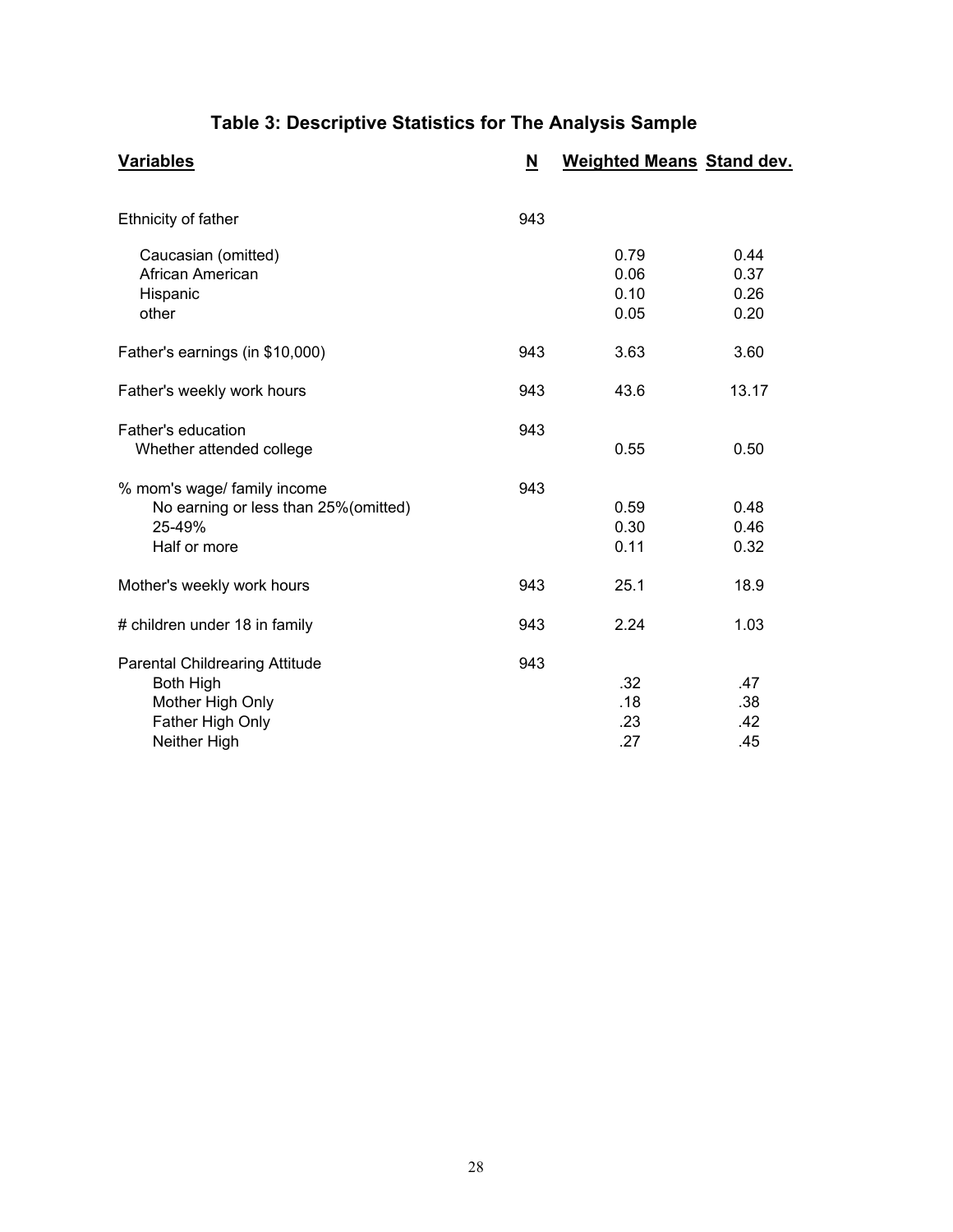## **Table 4: Total Weekly Developmental Time (in minutes) A Child Spends with Parents by Parents' Attitudes toward Child Development**

|                        | N   | Engaged time | Engaged + accessible time |
|------------------------|-----|--------------|---------------------------|
| <u>ALL</u>             |     |              |                           |
| time with both parents | 943 | 462.17       | 908.76                    |
| time with father       | 943 | 623.03       | 1294.96                   |
| time with mother       | 943 | 789.79       | 1691.65                   |
| <b>Both High</b>       |     |              |                           |
| time with both parents | 308 | 496.62       | 942.39                    |
| time with father       | 308 | 693.20       | 1385.54                   |
| time with mother       | 308 | 852.87       | 1779.65                   |
| <b>Only Mom High</b>   |     |              |                           |
| time with both parents | 167 | 433.07       | 859.96                    |
| time with father       | 167 | 588.07       | 1279.03                   |
| time with mother       | 167 | 795.88       | 1598.66                   |
| <b>Only Dad High</b>   |     |              |                           |
| time with both parents | 209 | 456.67       | 920.86                    |
| time with father       | 209 | 618.56       | 1269.06                   |
| time with mother       | 209 | 808.00       | 1777.94                   |
| <b>Neither High</b>    |     |              |                           |
| time with both parents | 259 | 444.16       | 890.44                    |
| time with father       | 259 | 566.92       | 1219.99                   |
| time with mother       | 259 | 700.7        | 1582.92                   |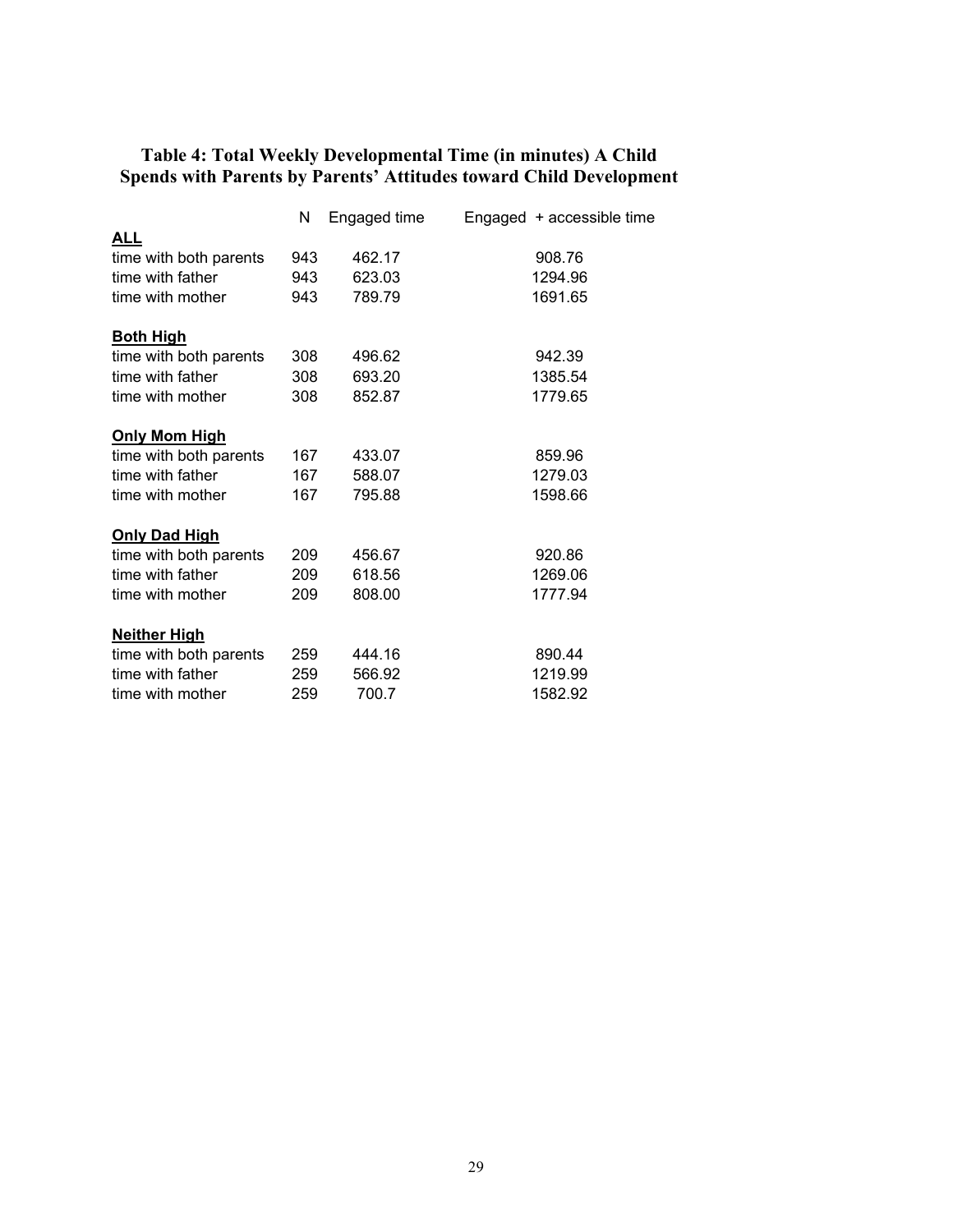| Engaged + Engaged Engaged +<br><b>Time</b><br><b>Accessible Engaged Accessible</b><br><b>Engaged Accessible</b><br>Variable<br><b>Time Only</b><br><b>Time</b><br>Only<br><b>Time</b><br><b>Time Only</b><br>Time<br>652.18***<br>1109.28***<br>909.15***<br>1815.17*** 1202.76*** 2068.57***<br>Intercept<br>$(-64.92)$<br>(88.20)<br>(65.29)<br>(106.59)<br>(74.93)<br>(113.28)<br>12.45**<br>$-18.19***$<br>$-28.18***$<br>$-44.13***$<br>$-60.58***$<br>$-4.22$<br>Child's Age<br>(3.37)<br>(4.65)<br>(3.44)<br>(5.58)<br>(4.00)<br>(6.01)<br>$-35.97$<br>90.42*<br>$-36.82$<br>38.34<br>Child's Gender (boy=1)<br>$-9.19$<br>-.43<br>(24.13)<br>(33.38)<br>(24.63)<br>$-39.95$<br>(28.49)<br>(42.99)<br>Ethnicity (omitted=white)<br>16.06<br>148.75*<br><b>Black</b><br>$-27.49$<br>$-57.84$<br>45.55<br>$-14.57$<br>(51.89)<br>(71.15)<br>(86.43)<br>(62.79)<br>(91.64)<br>(54.98)<br>87.73<br>82.40<br>$-46.79$<br>97.86<br>$-55.93$<br>197.66*<br>Hispanic<br>(43.99)<br>(45.33)<br>(73.00)<br>(51.70)<br>(60.72)<br>(78.43)<br>$-99.53+$<br>$-165.89*$<br>$-108.91+$<br>45.95<br>$-8.34$<br>$-11.28$<br>Other<br>(55.59)<br>(77.14)<br>(56.08)<br>(92.82)<br>(64.81)<br>(98.54)<br>$-1.01$<br>$-16.01***$<br>$-3.71$<br>$-11.03$<br>Father's Hourly Wage<br>$-6.91$<br>$-9.63$<br>(7.03)<br>(3.97)<br>(5.46)<br>(6.51)<br>(4.63)<br>(3.98) | <b>Both Parents</b> |  | <b>With Father</b> |  | With Mother |           |  |
|------------------------------------------------------------------------------------------------------------------------------------------------------------------------------------------------------------------------------------------------------------------------------------------------------------------------------------------------------------------------------------------------------------------------------------------------------------------------------------------------------------------------------------------------------------------------------------------------------------------------------------------------------------------------------------------------------------------------------------------------------------------------------------------------------------------------------------------------------------------------------------------------------------------------------------------------------------------------------------------------------------------------------------------------------------------------------------------------------------------------------------------------------------------------------------------------------------------------------------------------------------------------------------------------------------------------------------------------------|---------------------|--|--------------------|--|-------------|-----------|--|
|                                                                                                                                                                                                                                                                                                                                                                                                                                                                                                                                                                                                                                                                                                                                                                                                                                                                                                                                                                                                                                                                                                                                                                                                                                                                                                                                                      |                     |  |                    |  |             | Engaged + |  |
|                                                                                                                                                                                                                                                                                                                                                                                                                                                                                                                                                                                                                                                                                                                                                                                                                                                                                                                                                                                                                                                                                                                                                                                                                                                                                                                                                      |                     |  |                    |  |             |           |  |
|                                                                                                                                                                                                                                                                                                                                                                                                                                                                                                                                                                                                                                                                                                                                                                                                                                                                                                                                                                                                                                                                                                                                                                                                                                                                                                                                                      |                     |  |                    |  |             |           |  |
|                                                                                                                                                                                                                                                                                                                                                                                                                                                                                                                                                                                                                                                                                                                                                                                                                                                                                                                                                                                                                                                                                                                                                                                                                                                                                                                                                      |                     |  |                    |  |             |           |  |
|                                                                                                                                                                                                                                                                                                                                                                                                                                                                                                                                                                                                                                                                                                                                                                                                                                                                                                                                                                                                                                                                                                                                                                                                                                                                                                                                                      |                     |  |                    |  |             |           |  |
|                                                                                                                                                                                                                                                                                                                                                                                                                                                                                                                                                                                                                                                                                                                                                                                                                                                                                                                                                                                                                                                                                                                                                                                                                                                                                                                                                      |                     |  |                    |  |             |           |  |
|                                                                                                                                                                                                                                                                                                                                                                                                                                                                                                                                                                                                                                                                                                                                                                                                                                                                                                                                                                                                                                                                                                                                                                                                                                                                                                                                                      |                     |  |                    |  |             |           |  |
|                                                                                                                                                                                                                                                                                                                                                                                                                                                                                                                                                                                                                                                                                                                                                                                                                                                                                                                                                                                                                                                                                                                                                                                                                                                                                                                                                      |                     |  |                    |  |             |           |  |
|                                                                                                                                                                                                                                                                                                                                                                                                                                                                                                                                                                                                                                                                                                                                                                                                                                                                                                                                                                                                                                                                                                                                                                                                                                                                                                                                                      |                     |  |                    |  |             |           |  |
|                                                                                                                                                                                                                                                                                                                                                                                                                                                                                                                                                                                                                                                                                                                                                                                                                                                                                                                                                                                                                                                                                                                                                                                                                                                                                                                                                      |                     |  |                    |  |             |           |  |
|                                                                                                                                                                                                                                                                                                                                                                                                                                                                                                                                                                                                                                                                                                                                                                                                                                                                                                                                                                                                                                                                                                                                                                                                                                                                                                                                                      |                     |  |                    |  |             |           |  |
|                                                                                                                                                                                                                                                                                                                                                                                                                                                                                                                                                                                                                                                                                                                                                                                                                                                                                                                                                                                                                                                                                                                                                                                                                                                                                                                                                      |                     |  |                    |  |             |           |  |
|                                                                                                                                                                                                                                                                                                                                                                                                                                                                                                                                                                                                                                                                                                                                                                                                                                                                                                                                                                                                                                                                                                                                                                                                                                                                                                                                                      |                     |  |                    |  |             |           |  |
|                                                                                                                                                                                                                                                                                                                                                                                                                                                                                                                                                                                                                                                                                                                                                                                                                                                                                                                                                                                                                                                                                                                                                                                                                                                                                                                                                      |                     |  |                    |  |             |           |  |
|                                                                                                                                                                                                                                                                                                                                                                                                                                                                                                                                                                                                                                                                                                                                                                                                                                                                                                                                                                                                                                                                                                                                                                                                                                                                                                                                                      |                     |  |                    |  |             |           |  |
|                                                                                                                                                                                                                                                                                                                                                                                                                                                                                                                                                                                                                                                                                                                                                                                                                                                                                                                                                                                                                                                                                                                                                                                                                                                                                                                                                      |                     |  |                    |  |             |           |  |
|                                                                                                                                                                                                                                                                                                                                                                                                                                                                                                                                                                                                                                                                                                                                                                                                                                                                                                                                                                                                                                                                                                                                                                                                                                                                                                                                                      |                     |  |                    |  |             |           |  |
|                                                                                                                                                                                                                                                                                                                                                                                                                                                                                                                                                                                                                                                                                                                                                                                                                                                                                                                                                                                                                                                                                                                                                                                                                                                                                                                                                      |                     |  |                    |  |             |           |  |
| .26<br>$-3.09*$<br>$2.24*$<br>$-.51$<br>$1.94 +$<br>$4.54*$<br>Father's Work Hours                                                                                                                                                                                                                                                                                                                                                                                                                                                                                                                                                                                                                                                                                                                                                                                                                                                                                                                                                                                                                                                                                                                                                                                                                                                                   |                     |  |                    |  |             |           |  |
| (.99)<br>(1.66)<br>(1.15)<br>(1.36)<br>(1.03)<br>(1.74)                                                                                                                                                                                                                                                                                                                                                                                                                                                                                                                                                                                                                                                                                                                                                                                                                                                                                                                                                                                                                                                                                                                                                                                                                                                                                              |                     |  |                    |  |             |           |  |
| <b>Father's Education</b>                                                                                                                                                                                                                                                                                                                                                                                                                                                                                                                                                                                                                                                                                                                                                                                                                                                                                                                                                                                                                                                                                                                                                                                                                                                                                                                            |                     |  |                    |  |             |           |  |
| $-1.12$<br>13.28<br>43.83<br>45.87<br>33.94<br>28.04<br>(whether college)                                                                                                                                                                                                                                                                                                                                                                                                                                                                                                                                                                                                                                                                                                                                                                                                                                                                                                                                                                                                                                                                                                                                                                                                                                                                            |                     |  |                    |  |             |           |  |
| (29.83)<br>(41.30)<br>(30.40)<br>(49.48)<br>(35.16)<br>(53.20)                                                                                                                                                                                                                                                                                                                                                                                                                                                                                                                                                                                                                                                                                                                                                                                                                                                                                                                                                                                                                                                                                                                                                                                                                                                                                       |                     |  |                    |  |             |           |  |
| Mother's Earnings/Total Family Income                                                                                                                                                                                                                                                                                                                                                                                                                                                                                                                                                                                                                                                                                                                                                                                                                                                                                                                                                                                                                                                                                                                                                                                                                                                                                                                |                     |  |                    |  |             |           |  |
| 25-49%<br>$-42.34$<br>9.20<br>$-115.61+$<br>$-67.60$<br>.57<br>$-9.18$                                                                                                                                                                                                                                                                                                                                                                                                                                                                                                                                                                                                                                                                                                                                                                                                                                                                                                                                                                                                                                                                                                                                                                                                                                                                               |                     |  |                    |  |             |           |  |
| (34.97)<br>(56.63)<br>(40.57)<br>(61.20)<br>(34.28)<br>(47.46)                                                                                                                                                                                                                                                                                                                                                                                                                                                                                                                                                                                                                                                                                                                                                                                                                                                                                                                                                                                                                                                                                                                                                                                                                                                                                       |                     |  |                    |  |             |           |  |
| 54.18<br>$-38.39$<br>3.69<br>29.35<br>$-16.37$<br>$-38.51$<br>50% and above                                                                                                                                                                                                                                                                                                                                                                                                                                                                                                                                                                                                                                                                                                                                                                                                                                                                                                                                                                                                                                                                                                                                                                                                                                                                          |                     |  |                    |  |             |           |  |
| (49.34)<br>(81.18)<br>(87.72)<br>(68.12)<br>(50.48)<br>(57.79)                                                                                                                                                                                                                                                                                                                                                                                                                                                                                                                                                                                                                                                                                                                                                                                                                                                                                                                                                                                                                                                                                                                                                                                                                                                                                       |                     |  |                    |  |             |           |  |
| $-6.77***$<br>Mother's Work Hours<br>1.16<br>.55<br>$-.23$<br>$-2.05$<br>$-2.22*$                                                                                                                                                                                                                                                                                                                                                                                                                                                                                                                                                                                                                                                                                                                                                                                                                                                                                                                                                                                                                                                                                                                                                                                                                                                                    |                     |  |                    |  |             |           |  |
| (.82)<br>(1.33)<br>(.81)<br>(1.11)<br>(.95)<br>(1.44)                                                                                                                                                                                                                                                                                                                                                                                                                                                                                                                                                                                                                                                                                                                                                                                                                                                                                                                                                                                                                                                                                                                                                                                                                                                                                                |                     |  |                    |  |             |           |  |
| <b>Mother's Education</b>                                                                                                                                                                                                                                                                                                                                                                                                                                                                                                                                                                                                                                                                                                                                                                                                                                                                                                                                                                                                                                                                                                                                                                                                                                                                                                                            |                     |  |                    |  |             |           |  |
| $-134.80**$ $-106.64***$ $-268.72***$<br>(whether college)<br>-94.91**<br>-89.91*<br>$-154.35**$                                                                                                                                                                                                                                                                                                                                                                                                                                                                                                                                                                                                                                                                                                                                                                                                                                                                                                                                                                                                                                                                                                                                                                                                                                                     |                     |  |                    |  |             |           |  |
| $(30.51)$ $(49.72)$<br>(35.43)<br>(30.06)<br>(41.64)<br>(53.58)                                                                                                                                                                                                                                                                                                                                                                                                                                                                                                                                                                                                                                                                                                                                                                                                                                                                                                                                                                                                                                                                                                                                                                                                                                                                                      |                     |  |                    |  |             |           |  |
| Number of children at home -54.35***<br>$-61.67***$ $-73.83***$<br>$-63.52***$<br>$-39.55*$<br>4.54                                                                                                                                                                                                                                                                                                                                                                                                                                                                                                                                                                                                                                                                                                                                                                                                                                                                                                                                                                                                                                                                                                                                                                                                                                                  |                     |  |                    |  |             |           |  |
| $(16.34)$ $(12.12)$ $(19.84)$ $(13.94)$<br>(20.96)<br>(11.81)                                                                                                                                                                                                                                                                                                                                                                                                                                                                                                                                                                                                                                                                                                                                                                                                                                                                                                                                                                                                                                                                                                                                                                                                                                                                                        |                     |  |                    |  |             |           |  |
| Parenting Attitudes/ Values (omitted=                                                                                                                                                                                                                                                                                                                                                                                                                                                                                                                                                                                                                                                                                                                                                                                                                                                                                                                                                                                                                                                                                                                                                                                                                                                                                                                |                     |  |                    |  |             |           |  |
| neither high)<br>$52.42+$<br>86.70**<br>$63.73+$<br>Both high<br>69.32<br>117.07*<br>87.22                                                                                                                                                                                                                                                                                                                                                                                                                                                                                                                                                                                                                                                                                                                                                                                                                                                                                                                                                                                                                                                                                                                                                                                                                                                           |                     |  |                    |  |             |           |  |

## **Table 5: Tobit Estimates of Total Weekly Developmental Time A Child Spends with Parents**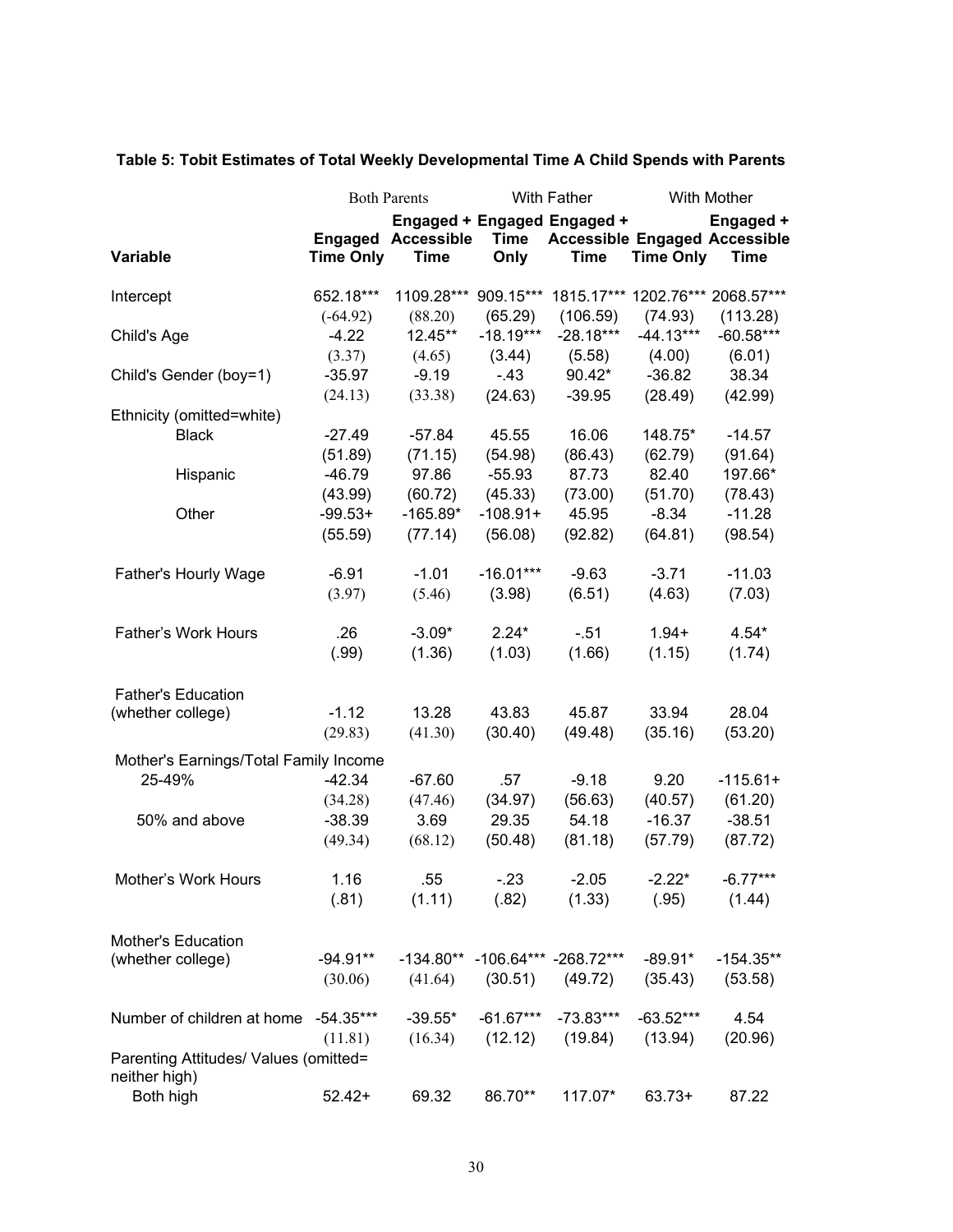|                                                             | (31.19)     | (43.21)  | (31.80)   | (51.75)   | (36.96)   | (55.76)   |
|-------------------------------------------------------------|-------------|----------|-----------|-----------|-----------|-----------|
| Mom High Only                                               | $-34.50$    | $-15.94$ | $-21.26$  | $-33.94$  | -4.47     | -79.64    |
|                                                             | (37.23)     | (51.36)  | (37.86)   | (61.03)   | (43.83)   | (66.12)   |
| Dad High Only                                               | 6.18        | 26.78    | 23.96     | 34.29     | 51.35     | 155.86*   |
|                                                             | (34.90)     | (48.25)  | (35.56)   | (57.75)   | (41.16)   | (62.10)   |
| Scale                                                       | 467.56      | 12.10    | 468.77    | 774.82    | 554.41    | 852.1     |
| Loglikelihood                                               | $-10600.84$ | -11928.1 | -11070.49 | -12410.42 | -11900.70 | -12878.54 |
| censored n                                                  | 127         | 59       | 80        | 32        | 32        | 5         |
| Noncensored n                                               | 800         | 868      | 847       | 895       | 895       | 922       |
| Note: *** $p$ < .001, ** $p$ < .01, * $p$ < .05, + $p$ < .1 |             |          |           |           |           |           |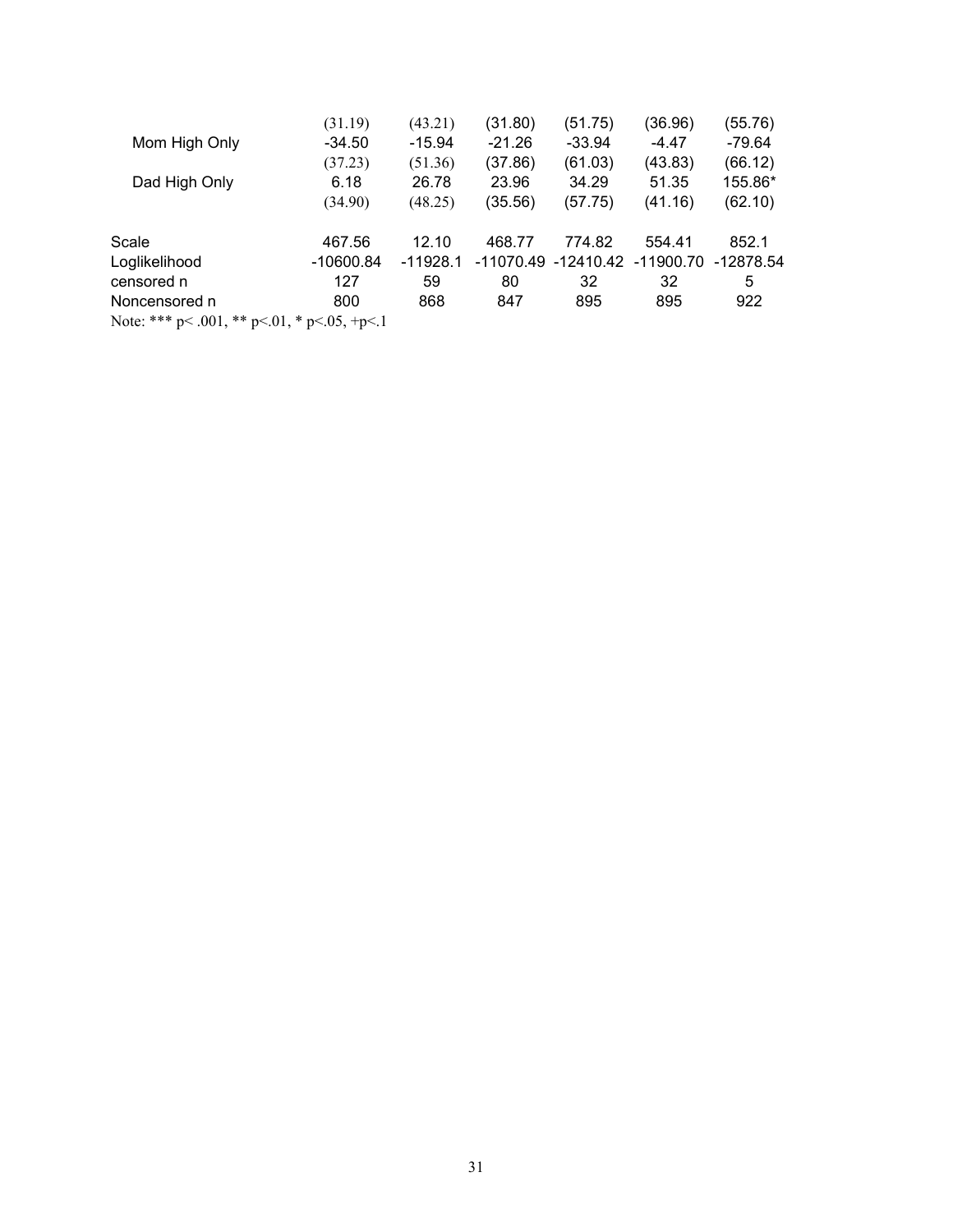| Variable                                       | Task Sharing <sup>a</sup> | Father's Community HOME Scale <sup>c</sup><br>Tie <sup>b</sup> |            |
|------------------------------------------------|---------------------------|----------------------------------------------------------------|------------|
| Intercept                                      | 22.12***                  | $1.26***$                                                      | 8.49***    |
|                                                | (.52)                     | (.12)                                                          | (.27)      |
| Child's Age                                    | $.09*$                    | $.03***$                                                       | $.19***$   |
|                                                | (.04)                     | (.01)                                                          | (.02)      |
| Child's Gender (boy=1)                         | .01                       | $.11 +$                                                        | $-.05$     |
|                                                | (.26)                     | (.06)                                                          | (.14)      |
| Ethnicity (omitted = white)                    |                           |                                                                |            |
| <b>Black</b>                                   | 87                        | $-.03$                                                         | $-.81**$   |
|                                                | (.56)                     | (.13)                                                          | (.29)      |
| Hispanic                                       | $3.98***$                 | .01                                                            | $-1.99***$ |
|                                                | (.48)                     | (.13)                                                          | (.25)      |
| Other                                          | 3.99***                   | $-.71***$                                                      | $1.13***$  |
|                                                | (.61)                     | (.14)                                                          | (.32)      |
| Father's Hourly Wage                           | $-.10**$                  | .01                                                            | $.04**$    |
|                                                | (.04)                     | (.01)                                                          | (.02)      |
| <b>Father's Education</b>                      |                           |                                                                |            |
| (whether college)                              | .12                       | $0.29***$                                                      | .25        |
|                                                | (.33)                     | (.08)                                                          | (.17)      |
| Mother's Earnings/Total Family Income          |                           |                                                                |            |
| 25-49%                                         | $.55+$                    | 0.07                                                           | .08        |
|                                                | (.31)                     | (.07)                                                          | (.16)      |
| 50% and above                                  | .46                       | $-41***$                                                       | .24        |
|                                                | (.47)                     | (.11)                                                          | (.24)      |
|                                                |                           |                                                                |            |
| <b>Mother's Education</b><br>(whether college) | $-06$                     | 0.12                                                           | .59***     |
|                                                | (.33)                     | (.08)                                                          | (.17)      |
|                                                |                           |                                                                |            |
| Number of children at home                     | $.24+$                    | $.08*$                                                         | $-04$      |
| Parenting Attitudes/ Values (omitted= neither  | (.13)                     | (.03)                                                          | (.17)      |
| high)                                          |                           |                                                                |            |
| Both high                                      | $1.16***$                 | $0.52***$                                                      | .01        |
|                                                | (.35)                     | (.08)                                                          | (.18)      |
| Mom High Only                                  | $0.78 +$                  | .14                                                            | $-0.8$     |
|                                                | (.41)                     | (.09)                                                          | (.21)      |
| Dad High Only                                  | 0.47                      | $0.61***$                                                      | $-0.01$    |
|                                                | (.38)                     | (.09)                                                          | (.20)      |
| ADJ. R-SQ                                      | 0.14                      |                                                                | 0.23       |
| Scale                                          |                           | 1.09                                                           |            |
| Loglikelihood                                  |                           | $-2019.63$                                                     |            |
| censored n                                     |                           | 92                                                             |            |

**Table 6: Estimates of the Extent to Which Fathers Share Housework and Childcare, Father's Community Involvement, and the Quality of Stimulating Materials and Experiences**